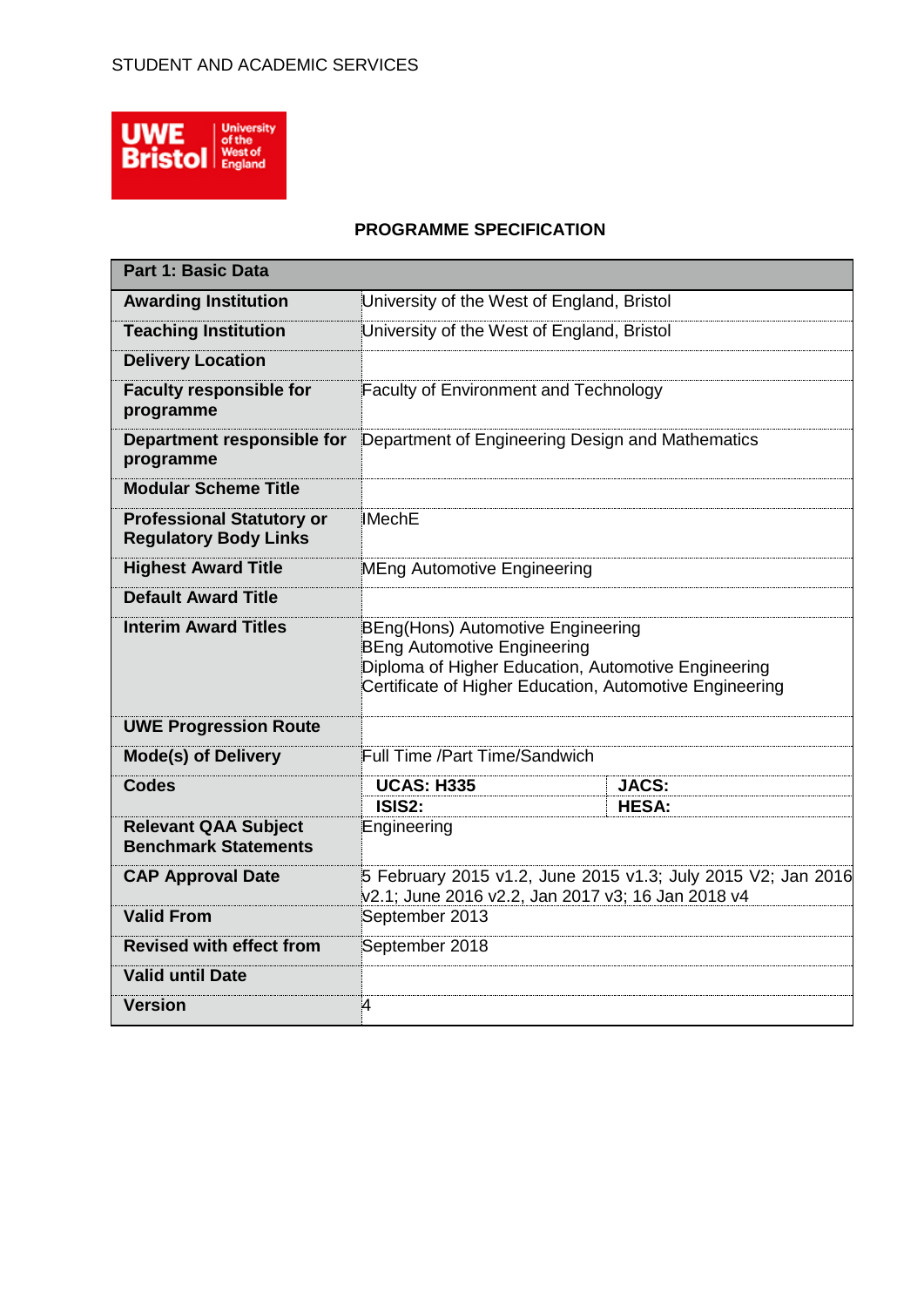# **Part 2: Educational Aims of the Programme**

The aim of the Faculty's MEng programmes is to respond to the need for effective engineering practitioners by offering programmes that are an intellectually challenging mix of taught engineering science and experiential learning. The practitioner approach is intended to produce engineers with a strong orientation towards problem solving, underpinned by theoretical knowledge.

The aim of the Automotive Engineering programme is to produce graduates with a broad understanding of mechanical analysis and design, combined with awareness of engineering practice, information technology, assembly and manufacture, project management and business issues, all contextualised to the automotive environment. Graduates with MEng will be equipped to solve multi-disciplinary problems and lead future developments in industry. It is anticipated that graduates from the course will play a major role in the design, management and co-ordination of multi-disciplinary projects.

The development of the award was undertaken with reference to the QAA Subject Benchmark in Engineering (2010) with particular reference to the learning outcomes and ethos of the MEng degree.

The engineering provision at UWE is entirely in alignment with the subject benchmark statements, and the design of this MEng properly reflects the QAA in its statement regarding MEng degrees: **"Crucially, they will have the ability to integrate their knowledge and understanding…….to solve a substantial range of Engineering problems…..through involvement in individual and group design projects, …."**

The aims of the programme are:

- 1. To prepare students for careers in automotive engineering and related disciplines. The content of the programme ensures that students will have the appropriate level of knowledge and understanding of mechanical engineering so that they will also be suitable for employment in the wider engineering domain and not be restricted only to the automotive environment.
- 2. To provide knowledge and understanding of scientific principles and methods necessary to underpin the students' education in engineering. To provide .insight into, and practical skills in, the creation of complex engineering products, particularly in relation to automotive engineering. This involves understanding the opportunities provided by vehicle power trains, chassis configurations, various materials, aerodynamics assembly and manufacture; all considered within the constraints imposed by the relevant regulations. In addition, issues relating to efficient and effective use of resources within the power train and the reduction of environmental impact will be explored.
- 3. To provide the students with the ability to integrate their knowledge and understanding of core subject material in order to solve a substantial range of engineering problems, including ones of a complex nature.
- 4. To prepare students for progression to study for higher degrees in appropriate engineering subjects.
- 5. To continue the development of those general study skills that will enable students to become independent, lifelong learners.
- 6. Pursue independent study, undertake enquiry into novel and unfamiliar concepts and implement change in an Engineering environment.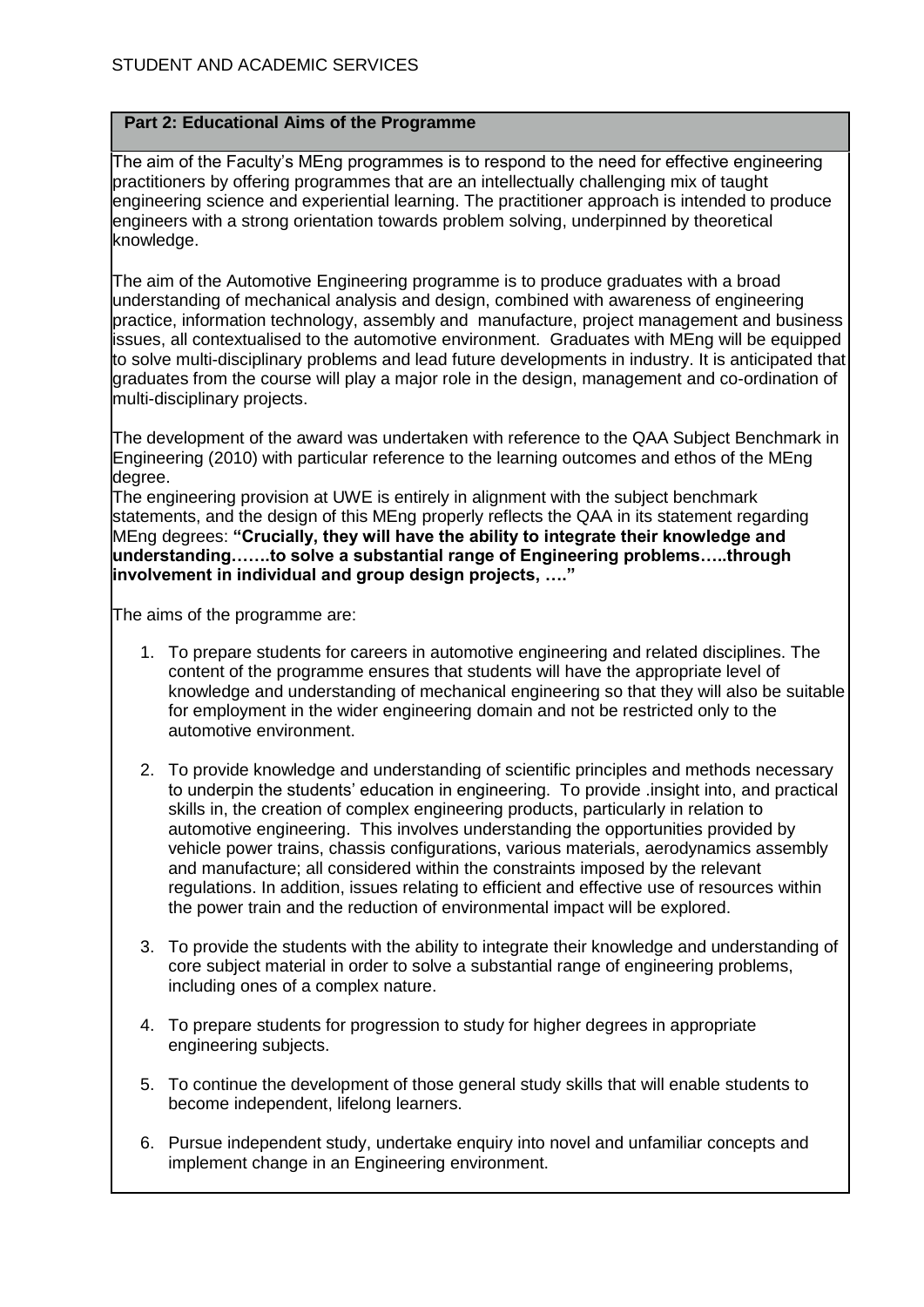|     | Part 3: Learning Outcomes of the Programme                                                                                                                                    |                                                                                                                                                                                                                                                                                                                     |  |  |
|-----|-------------------------------------------------------------------------------------------------------------------------------------------------------------------------------|---------------------------------------------------------------------------------------------------------------------------------------------------------------------------------------------------------------------------------------------------------------------------------------------------------------------|--|--|
|     | The award route provides opportunities for students to develop and demonstrate knowledge and<br>understanding, qualities, skills and other attributes in the following areas: |                                                                                                                                                                                                                                                                                                                     |  |  |
|     | <b>Learning Outcomes</b>                                                                                                                                                      | <b>Teaching, Learning and Assessment Strategies</b>                                                                                                                                                                                                                                                                 |  |  |
|     |                                                                                                                                                                               | A Knowledge and Understanding                                                                                                                                                                                                                                                                                       |  |  |
|     | A Knowledge and understanding of                                                                                                                                              | Teaching/learning methods and strategies:                                                                                                                                                                                                                                                                           |  |  |
|     | 1. Automotive and Mechanical Engineering                                                                                                                                      |                                                                                                                                                                                                                                                                                                                     |  |  |
|     | principles and design.                                                                                                                                                        | Acquisition of 1 to 7 is through a combination of                                                                                                                                                                                                                                                                   |  |  |
| 2.  | Generic engineering topics, plus additional                                                                                                                                   | formal lectures, tutorials, laboratory work, guided<br>project work, group assignments, independent                                                                                                                                                                                                                 |  |  |
|     | specialist subjects relating to automotive                                                                                                                                    | projects and case studies.                                                                                                                                                                                                                                                                                          |  |  |
|     | engineering (such as vehicle dynamics,                                                                                                                                        |                                                                                                                                                                                                                                                                                                                     |  |  |
|     | aerodynamics and power train systems).                                                                                                                                        | The programme of study is designed to introduce                                                                                                                                                                                                                                                                     |  |  |
|     |                                                                                                                                                                               | understanding<br>basic<br>knowledge<br>and<br>of<br>the                                                                                                                                                                                                                                                             |  |  |
|     | 3. Structures, materials and safety.                                                                                                                                          | technologies underpinning engineering,<br>design and product development through a range of                                                                                                                                                                                                                         |  |  |
| И.  | Integration of mechanical and non-                                                                                                                                            | level 1 modules.                                                                                                                                                                                                                                                                                                    |  |  |
|     | mechanical elements in complex                                                                                                                                                |                                                                                                                                                                                                                                                                                                                     |  |  |
|     | engineering systems.                                                                                                                                                          | This basic knowledge developed through a range of                                                                                                                                                                                                                                                                   |  |  |
|     |                                                                                                                                                                               | taught modules at levels 2, 3 and M is integrated<br>Business issues relating to automotivethrough group design and individual project work at                                                                                                                                                                      |  |  |
| 5.  | engineering products and manufacture.                                                                                                                                         | levels 3 and M.                                                                                                                                                                                                                                                                                                     |  |  |
|     |                                                                                                                                                                               |                                                                                                                                                                                                                                                                                                                     |  |  |
| 6.  | The<br>effect<br>engineering<br>practice.<br>legislation.                                                                                                                     | Social, environmental, ethical, economic and Throughout, the student is encouraged to undertake<br>commercial factors and their influence onlindependent reading both to supplement<br>and<br>of consolidate what is being taught/learnt and to<br>broaden<br>their<br>individual<br>knowledge<br>and               |  |  |
|     |                                                                                                                                                                               | understanding of the subject.                                                                                                                                                                                                                                                                                       |  |  |
| 17. | The complexity of large-scale engineering                                                                                                                                     |                                                                                                                                                                                                                                                                                                                     |  |  |
|     | projects,<br>with<br>systems<br>and<br>emphasis upon automotive systems.                                                                                                      | particular <sup>In</sup> addition, graduates with MEng will be equipped to<br>solve multi-disciplinary problems and lead future<br>developments in industry. This will be particularly<br>true with regard to the use of numerical analysis in<br>Design through extended study of this specialist<br>subject area. |  |  |
|     |                                                                                                                                                                               | <b>Assessment:</b>                                                                                                                                                                                                                                                                                                  |  |  |
|     |                                                                                                                                                                               | Testing of the knowledge base is through assessed<br>course work, through tasks undertaken under<br>examination conditions, through oral presentations<br>and assessed practical work done in various<br>laboratories.                                                                                              |  |  |
|     |                                                                                                                                                                               | Project work<br>involves<br>both<br>presentation<br>and<br>inquisition.                                                                                                                                                                                                                                             |  |  |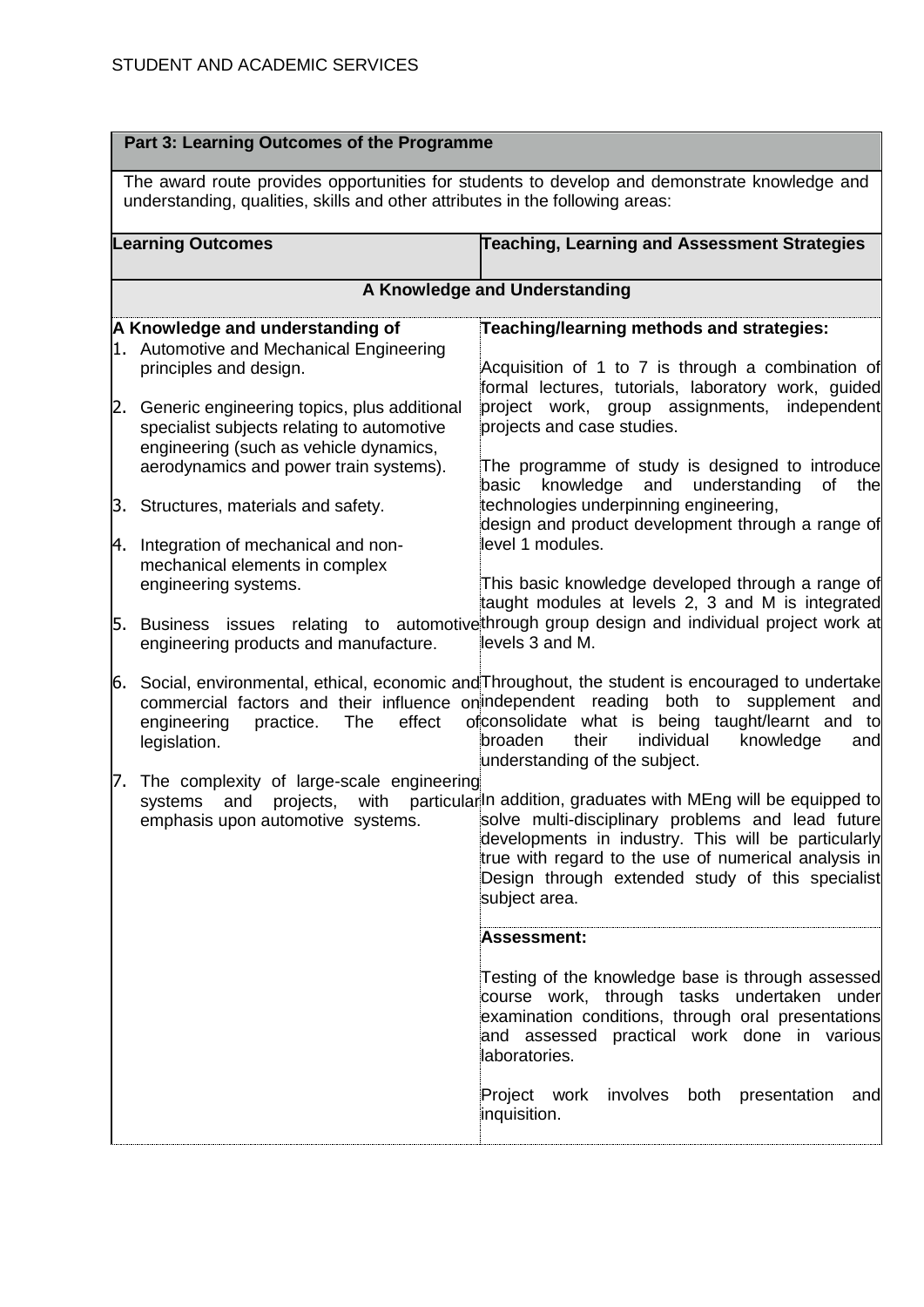|    | <b>B Intellectual Skills</b>                                                                                                            |                                                                                                                                                                                                                                                                                                                                                                                                            |  |  |
|----|-----------------------------------------------------------------------------------------------------------------------------------------|------------------------------------------------------------------------------------------------------------------------------------------------------------------------------------------------------------------------------------------------------------------------------------------------------------------------------------------------------------------------------------------------------------|--|--|
|    | <b>Intellectual Skills</b>                                                                                                              | Teaching/learning methods and strategies:                                                                                                                                                                                                                                                                                                                                                                  |  |  |
| 1. | knowledge and understanding.                                                                                                            | The ability to produce solutions to problems At all levels students are required to bring together<br>through the application of engineering knowledge and skills acquired in several modules<br>and hence determine new ways of working. As the<br>student progresses, the need to synthesise ever-<br>The ability to use scientific principles in the greater volumes of information and approaches into |  |  |
| 2. | systems, processes and products. Theso is their critical thinking.<br>ability to select and apply appropriate                           | modelling and analysis of engineering a coherent approach is developed and consequently<br>mathematical methods for modelling and At level 1 analysis, evaluation and problem solving                                                                                                                                                                                                                      |  |  |
|    | analysing relevant problems.                                                                                                            | are developed on small-scale problems in various<br>programming activities in a number of modules.                                                                                                                                                                                                                                                                                                         |  |  |
| 3. | engineering problems.                                                                                                                   | The ability to use a broad spectrum of Here the focus is on understanding the problem and<br>technologies/techniques and solve complexthen solving it free from the environmental<br>implications of real- world problems and without the<br>need to examine alternatives and to balance                                                                                                                   |  |  |
| 4. | Adoption of a creative and innovative conflicting goals.<br>approach to solving problems and design                                     |                                                                                                                                                                                                                                                                                                                                                                                                            |  |  |
|    | constraints.                                                                                                                            | and manage conflicting objectives and At level 2 there is a move away from small-scale<br>problems to the design of larger scale systems. With<br>this comes the need to evaluate alternative methods                                                                                                                                                                                                      |  |  |
| 5. | demonstration of of a professional attitude<br>practitioners.                                                                           | Comprehension of the broad picture and and designs and to balance conflicting objectives.<br>to the responsibilities of engineering Level 3 sees the move to specific application<br>examples and with it the need to appreciate problem<br>contexts is developed as well as striking the right                                                                                                            |  |  |
| 6. | Critical Thinking: The ability to select and balance when facing conflicting objectives.<br>appropriate<br>mathematical<br>and<br>apply |                                                                                                                                                                                                                                                                                                                                                                                                            |  |  |
|    | manufacture<br>and<br>control<br>design,<br>automotive components and systems                                                           | computer based methods for modelling and At level M, students study in areas where theory is<br>analysing problems in fields relating to theless well established and alternative approaches<br>ofneed to be compared, both within the analytical<br>modules and those involving project work.                                                                                                             |  |  |
| 7. | The ability to apply theory in unfamiliar                                                                                               | <b>Assessment:</b>                                                                                                                                                                                                                                                                                                                                                                                         |  |  |
|    | applications and to assimilate new theory.                                                                                              | The development of engineering solutions<br>requires demonstration of all of the intellectual<br>skills. At level 1 the focus is on the skills of<br>Analysis, Evaluation and Problem Solving. At<br>levels 2 and 3 this branches out to include all<br>the remaining skills. Level M examinations are more<br>demanding and project work is open-ended, with key<br>decisions to be made by students.     |  |  |
|    |                                                                                                                                         | Independent reading is used to enable students to<br>focus on their own areas of interest and in the<br>process assimilate skills in submitted reports,<br>assignments and exam answers.                                                                                                                                                                                                                   |  |  |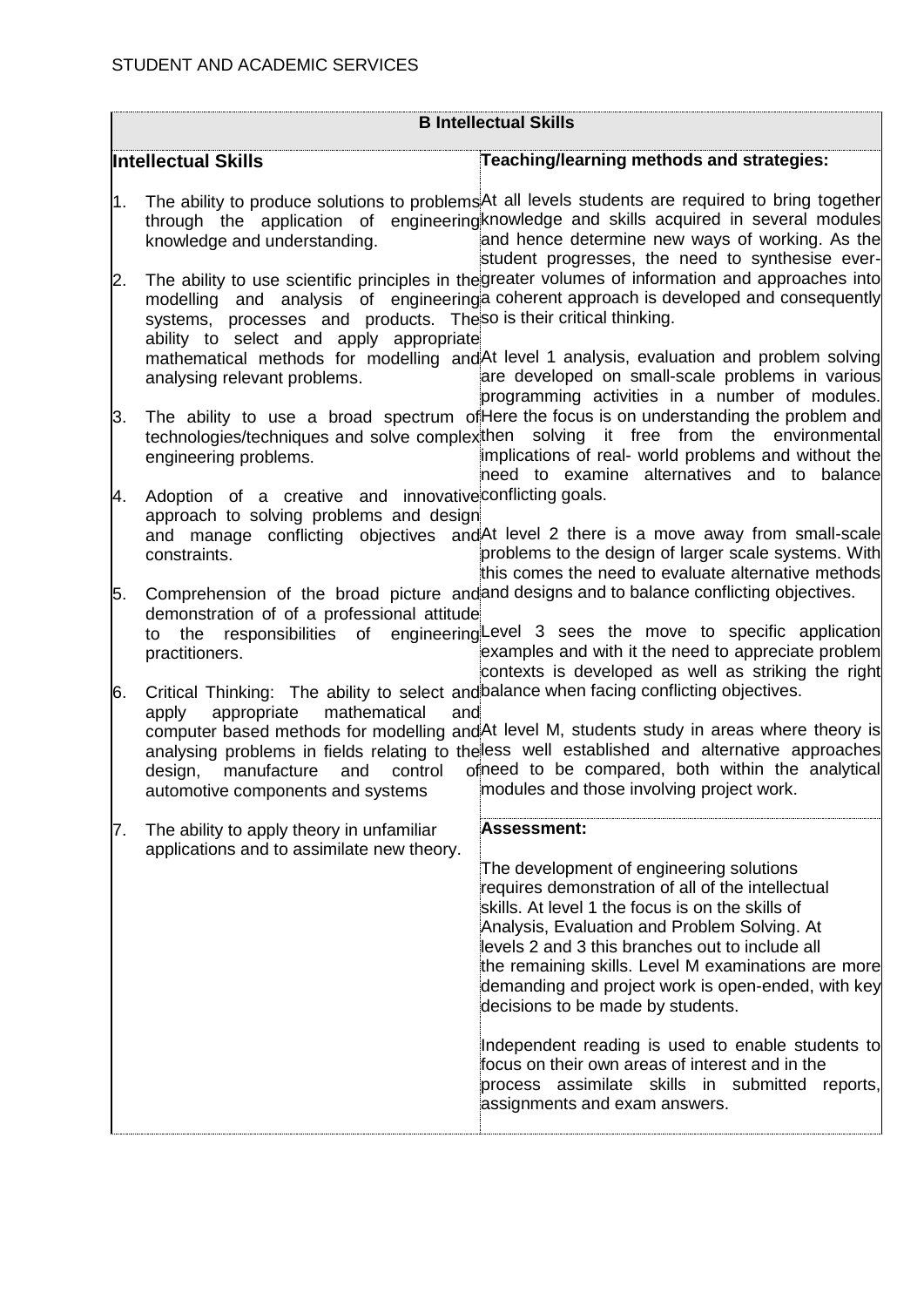|                                                                                                                                                                                                                                                | <b>C Subject, Professional and Practical Skills</b>                                                                                                                                                                                                                                                                                                      |
|------------------------------------------------------------------------------------------------------------------------------------------------------------------------------------------------------------------------------------------------|----------------------------------------------------------------------------------------------------------------------------------------------------------------------------------------------------------------------------------------------------------------------------------------------------------------------------------------------------------|
| C Subject, Professional and Practical Skills Teaching/learning methods and strategies:                                                                                                                                                         |                                                                                                                                                                                                                                                                                                                                                          |
| in<br>laboratories<br>experimental<br>work<br>workshops.                                                                                                                                                                                       | 1 Appropriate skills including safe working in Throughout the program, the skills listed are<br>and developed through a combination of theoretical<br>discussion, practical laboratory based work,<br>classroom based tutorial exercises and directed                                                                                                    |
| 2 Demonstrate practical testing of engineeringself-study.<br>ideas through laboratory work or simulation with<br>supporting technical<br>analysis<br>and<br>evaluation of results.                                                             | criticalMany of the skills listed are introduced at level 1<br>and then drawn into sharper focus at levels 2<br>and 3.                                                                                                                                                                                                                                   |
| 3 Understanding and execution of the design<br>process.                                                                                                                                                                                        | general teaching/learning<br>The<br>method<br>isl<br>therefore to impart these practical/professional                                                                                                                                                                                                                                                    |
| design, analysis and control.                                                                                                                                                                                                                  | 4 Use of a range of computer software forskills by a process of moving from an overview<br>of what is required to a specific application of an<br>individual skill at a higher level.                                                                                                                                                                    |
| multi-<br>Execution and<br>management of<br>15<br>member of a group.                                                                                                                                                                           | disciplinary projects, both individually and as a Some very specific skills are introduced at level<br>3. These are underpinned by the more<br>generalized capabilities that are practised                                                                                                                                                               |
| the responsibilities of leadership                                                                                                                                                                                                             | 6. Understanding individual roles in teams and throughout the levels in most of the modules<br>that contribute to the award.                                                                                                                                                                                                                             |
|                                                                                                                                                                                                                                                | Point 6 is emphasized at level M through careful<br>management and assessment of the level M<br>Group Project.                                                                                                                                                                                                                                           |
|                                                                                                                                                                                                                                                | Assessment:                                                                                                                                                                                                                                                                                                                                              |
|                                                                                                                                                                                                                                                | The possession of these skills is demonstrated<br>by the development of practical laboratory work,<br>coursework, presentations and examinations.<br>The practical nature of the skills to be acquired<br>means that some are specifically addressed by<br>particular modules, whilst the more generic skills<br>are assessed across a range of modules. |
|                                                                                                                                                                                                                                                | D Transferable Skills and other attributes                                                                                                                                                                                                                                                                                                               |
| D Transferable Skills and other attributes                                                                                                                                                                                                     | Teaching/learning methods and strategies:                                                                                                                                                                                                                                                                                                                |
| Communication<br>skills:<br>1.<br>communicate <sup>1</sup><br>to<br>orally or in writing, including, for instance, and strategies including the following:<br>the results of technical investigations, to<br>peers and/or to "problem owners". | is developed through a variety of methods<br>Students maintain laboratory log books<br>$\bullet$<br>• Students<br>participate<br>in<br>electronic<br>conferences, workshops,<br>and group                                                                                                                                                                |
| Self-management skills:<br>2.<br>to<br>plan<br>and<br>manage time, to meet deadlines and to<br>work with others.                                                                                                                               | work sessions.<br><b>Students</b><br>participate<br>discussion<br>in<br>tutorials                                                                                                                                                                                                                                                                        |
| IT Skills in Context (to use software in the<br>β.                                                                                                                                                                                             | Students present research topic findings<br>in tutorials                                                                                                                                                                                                                                                                                                 |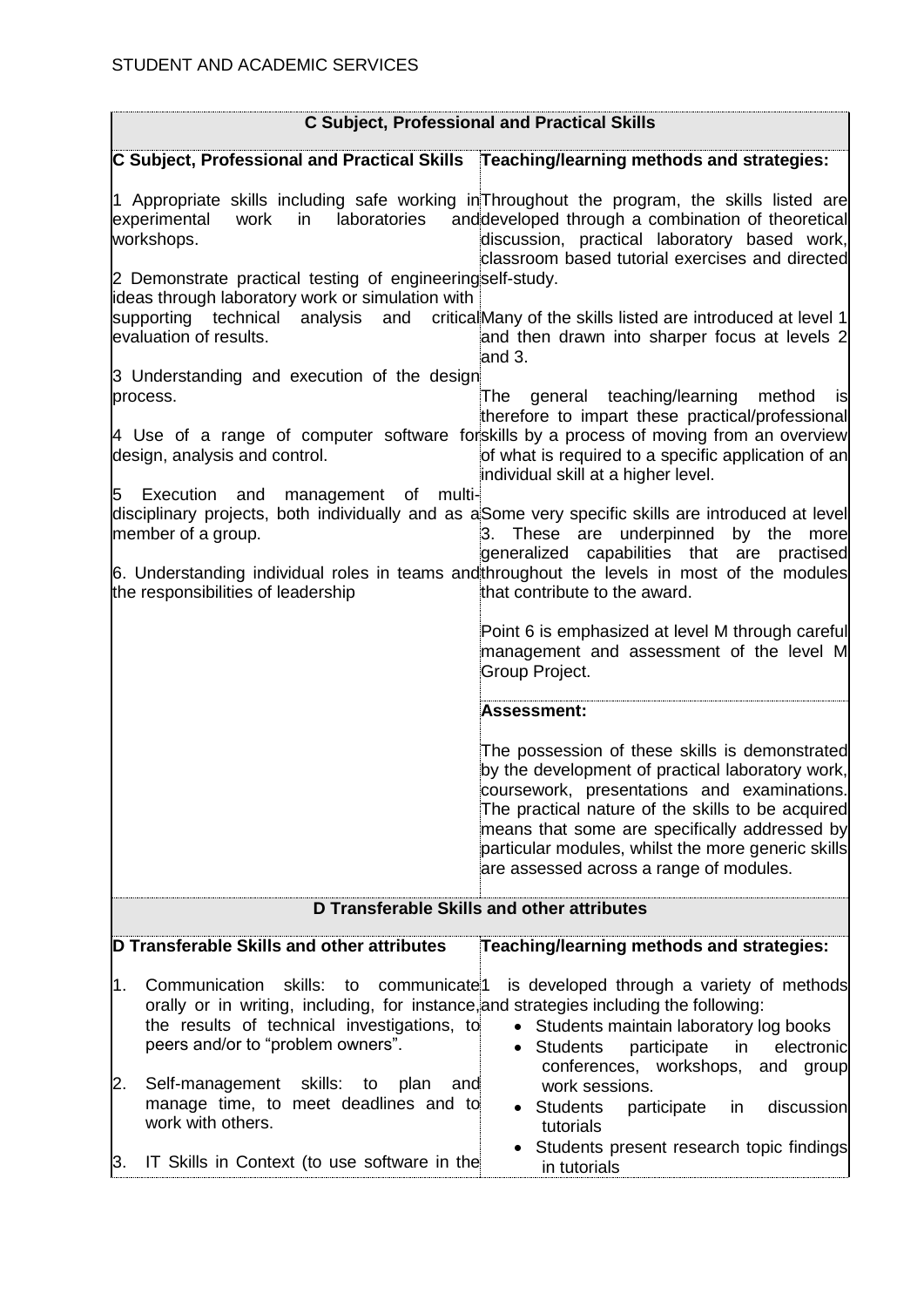|          | context of problem-solving investigations,<br>and to interpret findings)                                                                                              | • Students participate in individual tutorials<br>Students present technical<br>work<br>inl<br>written reports.                                                                                                                                                                                                                                                                           |
|----------|-----------------------------------------------------------------------------------------------------------------------------------------------------------------------|-------------------------------------------------------------------------------------------------------------------------------------------------------------------------------------------------------------------------------------------------------------------------------------------------------------------------------------------------------------------------------------------|
| Α.<br>5. | Problem formulation and solution.<br>Progression to self-learning: To gain                                                                                            |                                                                                                                                                                                                                                                                                                                                                                                           |
|          | experience of<br>and<br>develop<br>to<br>independently of structured class work.                                                                                      | is developed through a variety of methods<br>$\mathbf{2}$<br>skillsand strategies including the following:<br>Students conduct self-managed practical<br>$\bullet$<br>work                                                                                                                                                                                                                |
| 6.       | Comprehension of professional literature: to<br>read<br>and<br>to<br>use<br>literature<br>sources<br>appropriate to the discipline to support<br>learning activities. | <b>Students</b><br>participate<br>practically-<br>in<br>$\bullet$<br>oriented tutorial laboratory sessions<br>Students work through practical work-<br>$\bullet$<br>sheets in teams                                                                                                                                                                                                       |
| 7.       | Ability to critically appraise and adjust plans<br>to changing circumstances.                                                                                         | <b>Students</b><br>design<br>practice<br>$\bullet$<br>and<br>programming                                                                                                                                                                                                                                                                                                                  |
| 8.       | Ability to think independently<br>and self-<br>manage the work environment                                                                                            | developed<br>widely<br>throughout<br>is<br>the<br>programme.                                                                                                                                                                                                                                                                                                                              |
|          |                                                                                                                                                                       | $\overline{A}$<br>is developed through a variety of methods<br>and strategies including the following:<br><b>Students</b><br>develop<br>problem<br>solving<br>$\bullet$<br>programs<br><b>Students</b><br>design<br>practice<br>and<br>programming<br>Students<br>sketch<br>designs<br>οf<br>larger<br>systems                                                                            |
|          |                                                                                                                                                                       | is developed through a variety of methods<br>5<br>and strategies including the following:<br>Students are encouraged to practice<br>$\bullet$<br>programming to extend their skills<br><b>Students</b><br>develop<br>problem-solving<br>programs<br>Students are encouraged to research<br>relevant topics<br>Students are encouraged to use online<br>facilities to discover information |
|          |                                                                                                                                                                       | is developed through a variety of methods<br>6<br>and strategies including the following:<br>Students are encouraged to access<br>$\bullet$<br>online material and academic literature<br>available<br>from<br>the<br>professional<br>institutions.                                                                                                                                       |
|          |                                                                                                                                                                       | 7 is dealt with through the level M Group project<br>in which circumstances and constraints are<br>changed, requiring students to adapt their<br>Critical appraisal of<br>approach.<br>research<br>literature and assessment of alternative views<br>are inherent to the individual project at level M.                                                                                   |
|          |                                                                                                                                                                       | 8 is most exercised at level M, where debate is                                                                                                                                                                                                                                                                                                                                           |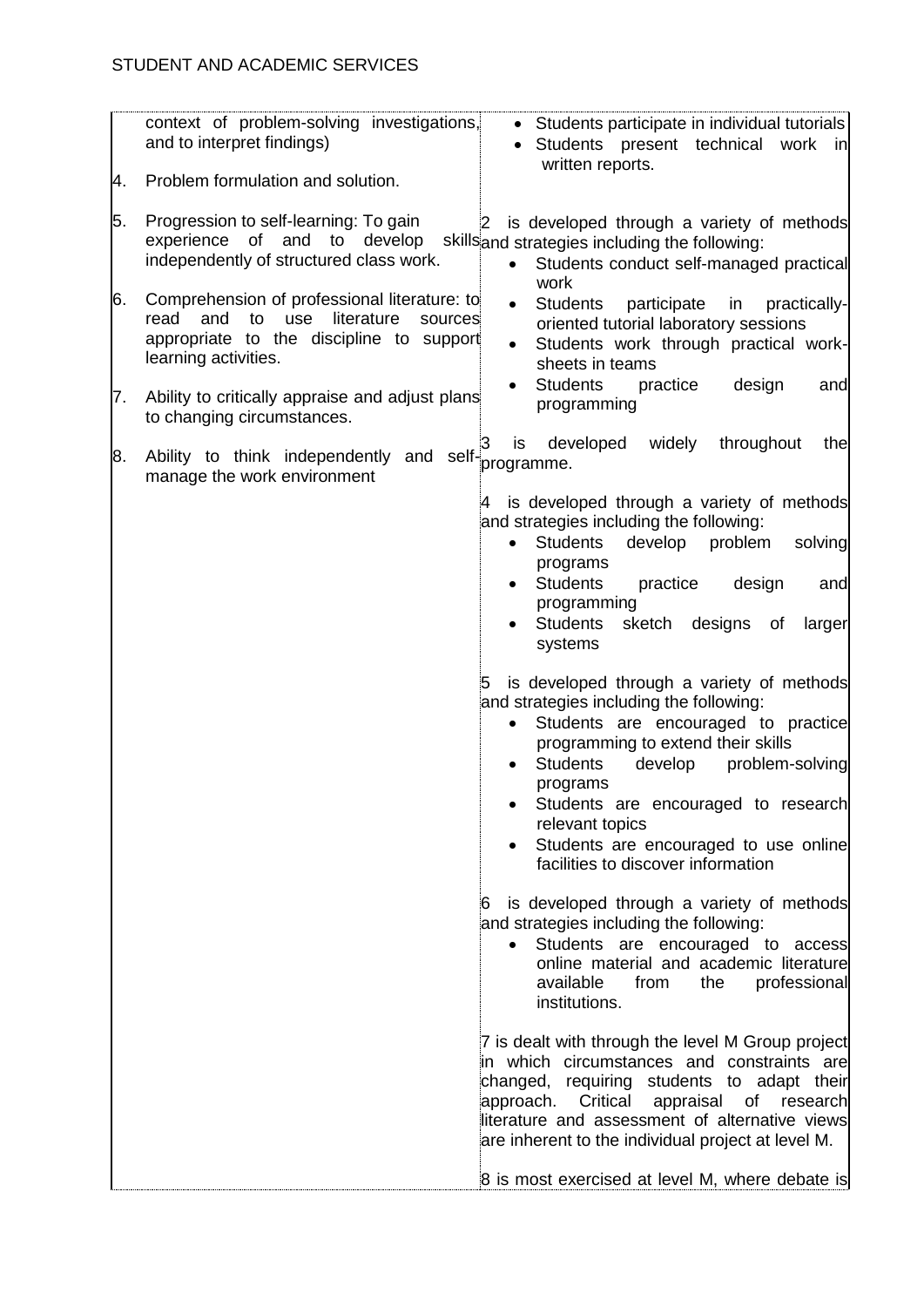| encouraged, mainly within project work, but also<br>in other modules where appropriate.                                                                                                                                                                                                                          |
|------------------------------------------------------------------------------------------------------------------------------------------------------------------------------------------------------------------------------------------------------------------------------------------------------------------|
| Assessment:                                                                                                                                                                                                                                                                                                      |
| These skills are demonstrated in a variety of<br>context including<br>examination<br>poster presentation.<br>individual and group projects<br>$\bullet$<br>practical assignments<br>portfolio of exercises<br>Individual project levels 3 and M.<br>In addition skill 2 is assessed by both peers and<br>tutors. |

|                                                                                                                                                                                                                                                              |                                  | <b>Part 4: Programme Structure</b>                                                                                                                                                                                                                                    |                         |                                                                         |
|--------------------------------------------------------------------------------------------------------------------------------------------------------------------------------------------------------------------------------------------------------------|----------------------------------|-----------------------------------------------------------------------------------------------------------------------------------------------------------------------------------------------------------------------------------------------------------------------|-------------------------|-------------------------------------------------------------------------|
| This structure diagram demonstrates the student journey from Entry through to Graduation for a typical<br>full time student, including: level and credit requirements, interim award requirements, module diet,<br>including compulsory and optional modules |                                  |                                                                                                                                                                                                                                                                       |                         |                                                                         |
| <b>ENTRY</b>                                                                                                                                                                                                                                                 |                                  | <b>Compulsory Modules</b>                                                                                                                                                                                                                                             | <b>Optional Modules</b> | <b>Interim Awards</b>                                                   |
|                                                                                                                                                                                                                                                              | $\overline{\phantom{0}}$<br>Year | <b>UFMFJ9-30-1</b><br>Engineering<br><b>Mathematics</b><br><b>UFMFN3-30-1</b><br>Design, Materials &<br>Manufacturing<br><b>UFMFH3-30-1</b><br>Stress & Dynamics<br><b>UFMFF3-15-1</b><br>Energy and<br>Thermodynamics<br><b>UFMFG3-15-1</b><br><b>Fluid Dynamics</b> |                         | CertHE Automotive<br>Engineering<br>120 credits at appropriate<br>level |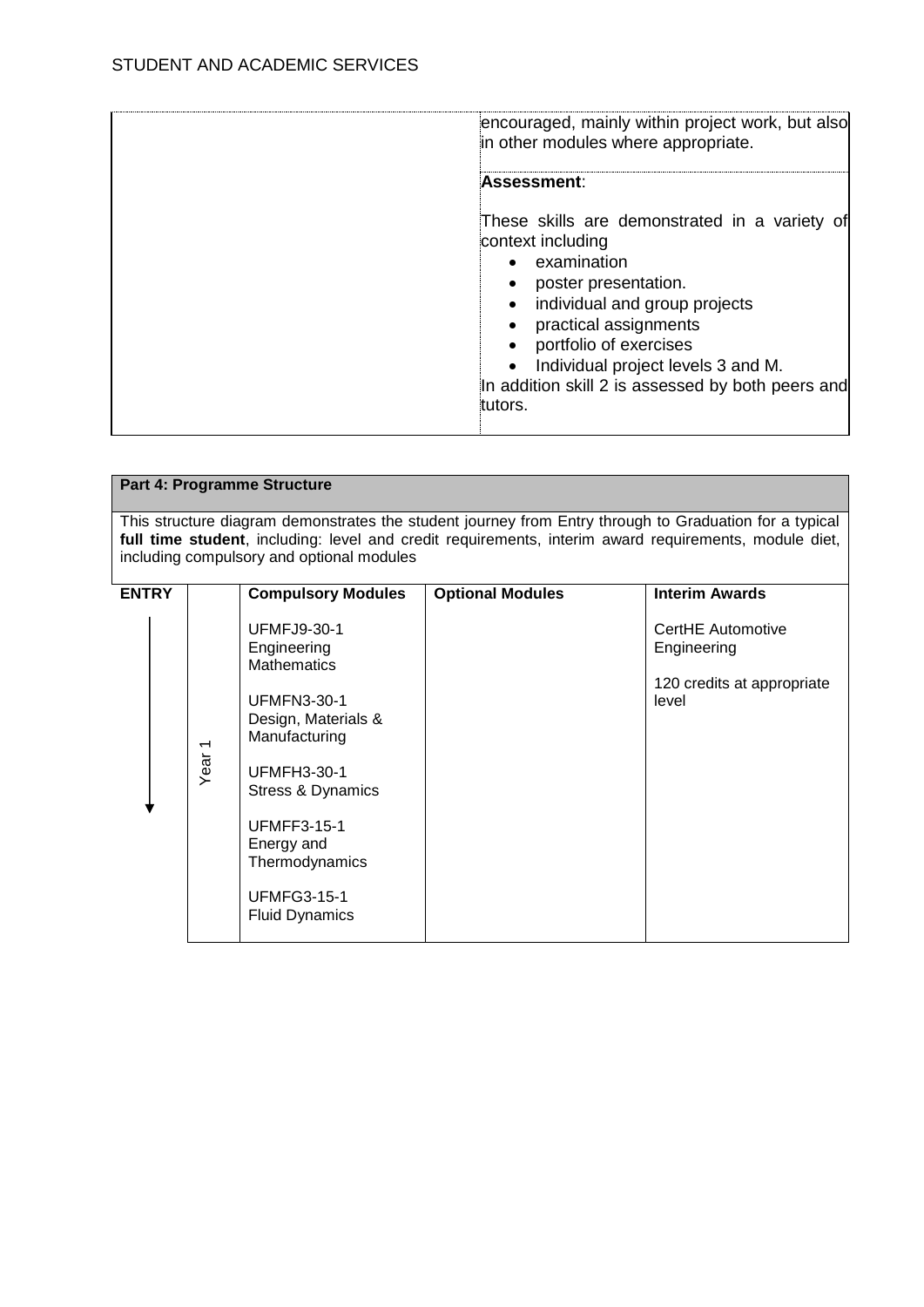|                   | <b>Compulsory Modules</b>                                                                                                                                                                                                                                                      | <b>Optional Modules</b>                                                                                                                                                                 | <b>Interim Awards</b>                                                  |
|-------------------|--------------------------------------------------------------------------------------------------------------------------------------------------------------------------------------------------------------------------------------------------------------------------------|-----------------------------------------------------------------------------------------------------------------------------------------------------------------------------------------|------------------------------------------------------------------------|
|                   | UFMF88-30-2<br>Design and<br>Electromechanical<br>Systems<br>UFMFMC-30-2<br>Automotive Technology                                                                                                                                                                              |                                                                                                                                                                                         | DipHE Automotive<br>Engineering<br>240 credits at appropriate<br>level |
| Year <sub>2</sub> | UFMFKP-15-2<br><b>Engineering Maths 2</b><br>(PBL)                                                                                                                                                                                                                             |                                                                                                                                                                                         |                                                                        |
|                   | UFMFLP-15-2<br>Dynamics (PBL)                                                                                                                                                                                                                                                  |                                                                                                                                                                                         |                                                                        |
|                   | UFMFMP-15-2<br>Stress Analysis (PBL)                                                                                                                                                                                                                                           |                                                                                                                                                                                         |                                                                        |
|                   | UFMFHA-15-2<br><b>Project Management</b>                                                                                                                                                                                                                                       |                                                                                                                                                                                         |                                                                        |
|                   |                                                                                                                                                                                                                                                                                | Year Out: Students on the Sandwich route take spend a year on a work or study placement after<br>year 2. Students on the sandwich route will undertake UFMF89-15-3 Industrial Placement |                                                                        |
|                   | <b>Compulsory Modules</b>                                                                                                                                                                                                                                                      | <b>Optional Modules</b>                                                                                                                                                                 | Awards:                                                                |
|                   | <b>UFMFU7-15-3</b><br><b>Computational Methods</b>                                                                                                                                                                                                                             | <b>Choose one from:</b><br><b>UFMFM7-15-3</b><br><b>Business Environment</b>                                                                                                            | <b>BEng Automotive</b><br>Engineering                                  |
|                   | UFMFXJ-15-3<br><b>Vibrational Dynamics</b><br><b>UFMFY8-30-3</b><br>Individual Project<br>MEng Part A<br>The MEngA module is<br>the default but the BEng<br>module<br>can<br>be<br>accepted by agreement<br>with the programme<br>leader, subject to the<br>student<br>meeting | UFMF89-15-3<br><b>Industrial Placement</b>                                                                                                                                              | 300 credits at appropriate<br>level                                    |
|                   |                                                                                                                                                                                                                                                                                | UFMFCL-15-3<br><b>Engineering and Society</b>                                                                                                                                           | BEng(Hons) Automotive<br>Engineering                                   |
|                   |                                                                                                                                                                                                                                                                                | <b>Choose one from:</b>                                                                                                                                                                 | 360 credits at appropriate<br>level                                    |
| Year <sub>3</sub> |                                                                                                                                                                                                                                                                                | UFMFNC-30-3<br>Automotive Manufacturing                                                                                                                                                 |                                                                        |
|                   |                                                                                                                                                                                                                                                                                | <b>UFMFT9-30-3</b><br>Motorsport Performance                                                                                                                                            |                                                                        |
|                   | progression criteria from<br>Level <sub>2</sub>                                                                                                                                                                                                                                | <b>Choose one from:</b>                                                                                                                                                                 |                                                                        |
|                   | <b>UFMFX8-30-3</b><br>Individual Project<br><b>BEng</b>                                                                                                                                                                                                                        | UFMFYJ-15-3<br><b>Control Engineering</b>                                                                                                                                               |                                                                        |
|                   |                                                                                                                                                                                                                                                                                | <b>UFMF7K-15-3</b><br>Materials and Structures for<br><b>Special Applications</b>                                                                                                       |                                                                        |
|                   |                                                                                                                                                                                                                                                                                | <b>UFMFU6-15-3</b><br><b>Composite Engineering</b>                                                                                                                                      |                                                                        |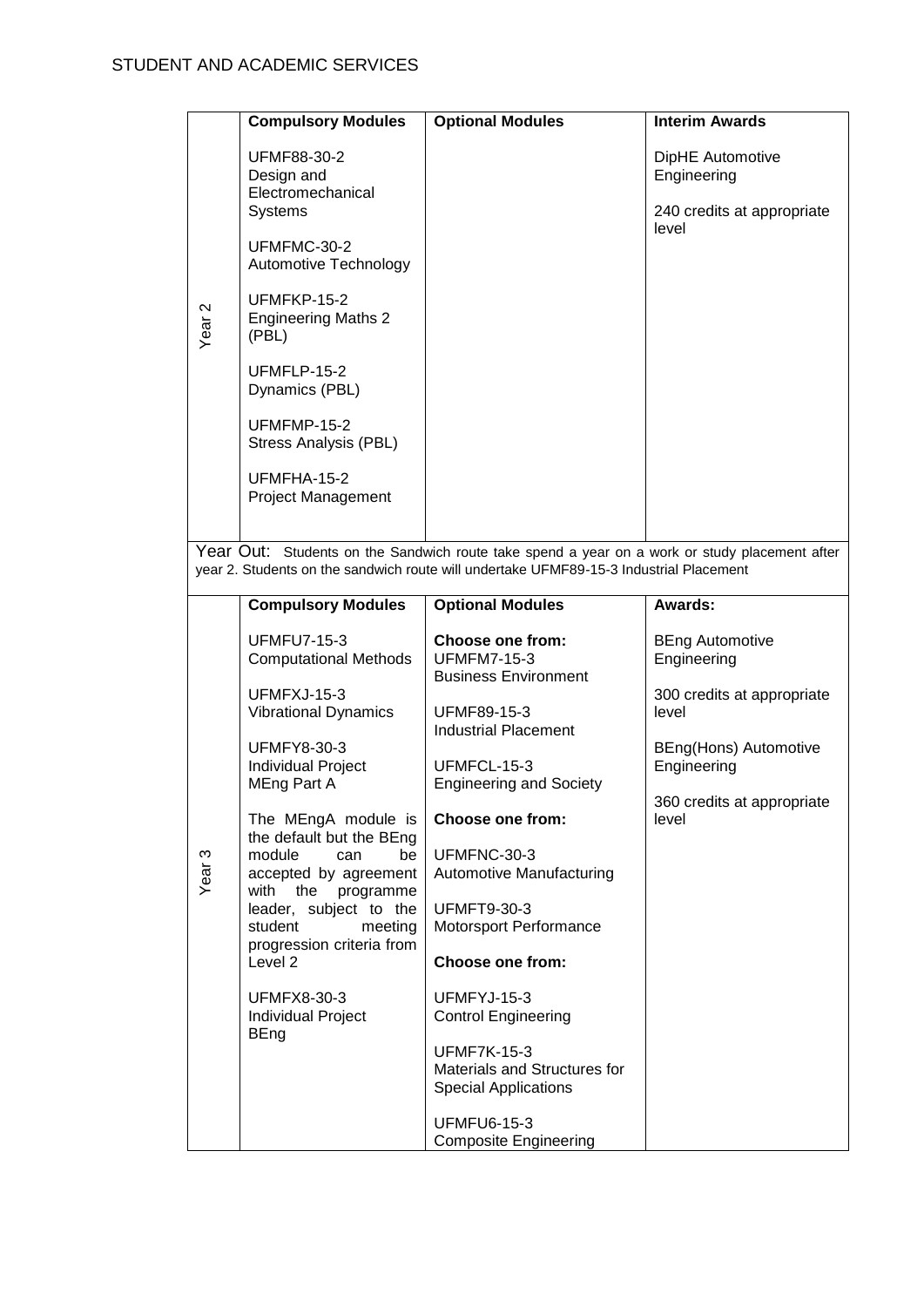|         | <b>Compulsory Modules</b>                                                                                                                                                                                                                                                                                  | <b>Optional Modules</b>                                                                                                                                                                                   | <b>Highest Award:</b>                                                        |
|---------|------------------------------------------------------------------------------------------------------------------------------------------------------------------------------------------------------------------------------------------------------------------------------------------------------------|-----------------------------------------------------------------------------------------------------------------------------------------------------------------------------------------------------------|------------------------------------------------------------------------------|
| Masters | UFMERY-30-M<br>Individual Project<br>MEng (Part B)<br>UFMFVL-15-3-M<br>Mechanics of<br>Composites<br>UFMFWL-15-3-M<br><b>Computational Fluid</b><br>Dynamics (CFD)<br>UFMFXC-15-M<br><b>Masters Group Project</b><br>UFMEVE-15-M<br>Advanced Chassis<br>UFMF8E-15-M<br>Advanced Powertrain<br>Technologies | Choose one from:<br>UFMEBP-15-M<br>Structural Integrity in Design<br>UFMFCC-15-M<br>Industrial Applications of<br>Vision and Automation<br>UFMEEA-15-M<br><b>Electromechanical Systems</b><br>Integration | <b>MEng Automotive</b><br>Engineering<br>480 credits at appropriate<br>level |

# **GRADUATION**

# **Part 5: Entry Requirements**

The university's minimum requirements for entry to a degree apply to this programme. In addition entrants are required to have evidence of achievement equivalent to Mathematics at A2 Level (at grade B or above), plus evidence of achievement equivalent to A2 Level in another scientific discipline (for example, physics, chemistry, engineering, design and technology). The normal offer is listed on the UWE website.

It should be noted that years 1, 2 and 3 of the MEng Automotive Engineering are common with the BEng Automotive Engineering.

**Progression to MEng is dependent upon the achievement of a 60% average across 120 credits at level 2 due to professional body requirements**. Direct Entry students wishing to enrol on the MEng at UWE should demonstrate the equivalent 60% average on their level 2 modules.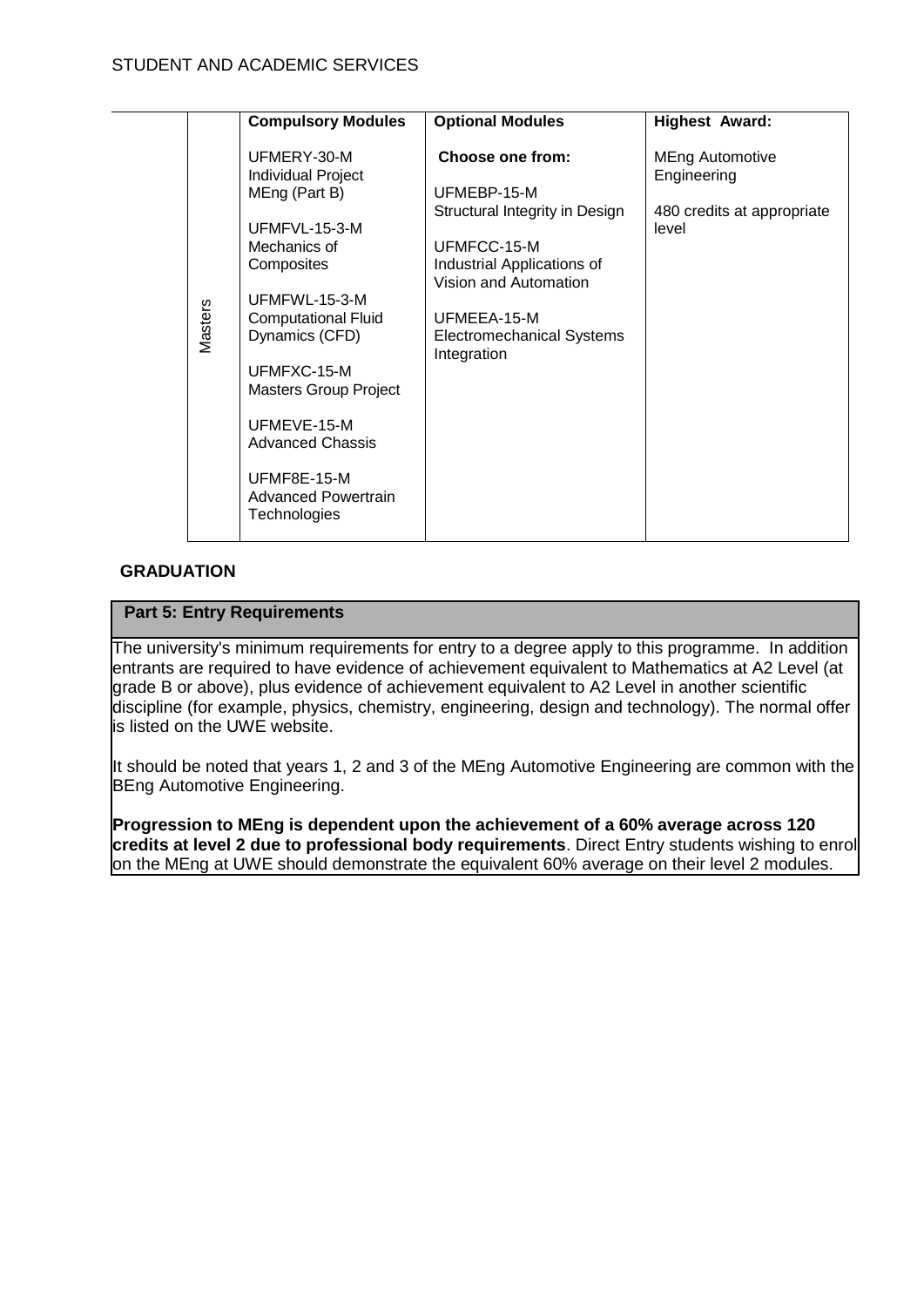#### **Part 6: Assessment**

Approved to a variant of the University Regulations and Procedures.

The 480 credit integrated Bachelor / Masters degree (or 600 credit integrated Bachelor / Masters with foundation year) is not classified, but may be awarded with merit or distinction.

The award of merit or distinction in Automotive Engineering is determined as follows:

# **Distinction**

An overall average of 70% has been achieved across 210 credits at level 3 or above (FHEQ level 6). This average will be calculated based upon the marks for all of the level M modules (FHEQ level 7) **and at level 3, must include the marks and whole credit for the project followed by**  the marks for the best remaining level 3 modules (FHEQ level 6) which are then required to make up the credit total.

# **Merit**

An overall average of 60% has been achieved across 210 credits at level 3 or above (FHEQ level 6). This average will be calculated based upon the marks for all of the level M modules (FHEQ level 7) **and at level 3, must include the marks and whole credit for the project followed by** the marks for the best remaining level 3 modules (FHEQ level 6) which are then required to make

# **Part 7: Student Learning**

#### **Teaching, learning and assessment strategies to enable learning outcomes to be achieved and demonstrated**

At UWE there is a policy for a minimum average requirement of 12 hours/week contact time over the course of the full undergraduate programme. This contact time encompasses a range of face to face activities as described below. In addition a range of other learning activities will be embedded within the programme which, together with the contact time, will enable learning outcomes to be achieved and demonstrated.

In Engineering it is recognized that a higher contact time is desirable and so laboratory-based modules have an extra factor included in the time calculation which provides more hours. In addition the level 1 and 2 students have timetabled Peer-Assisted Learning hours, where trained level 2 and 3 students (as appropriate) work with groups.

# **Class Activities**

The mode of delivery of a module is determined by its Module Leader, and typically involves a combination of one or more lectures, tutorials, 'lectorials', laboratory classes, group activities and individual project work.

Modules are predominantly delivered by means of large group lectures, supported by smaller 'lectorials': classes for groups of 20-30 students to allow a closer interaction and discourse with staff.

# **Academic Support**

Academic advice and support is the responsibility of the staff delivering the module in question. Staff are expected to be available outside normal timetabled hours, either by appointment or during published "surgery" hours, in order to offer advice and guidance on matters relating to the material being taught and on its assessment.

# **Pastoral Care**

The faculty offers pastoral care through two routes: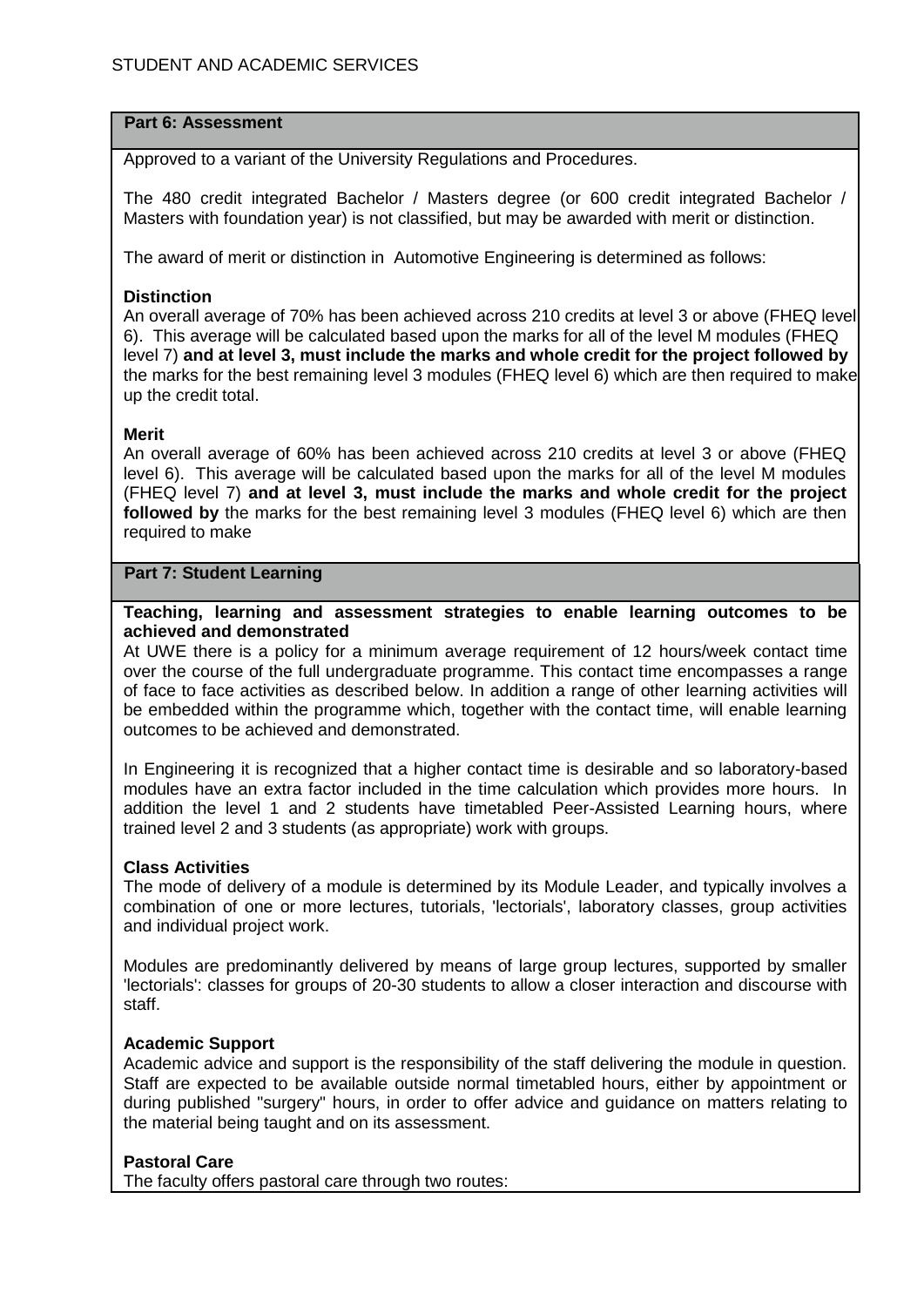- Academic Personal Tutors: All level 1 students are assigned a Personal Academic Tutor, who is an academic member of staff in their department. Students meet individually with their tutor at least twice a year and also participate in group sessions with the Personal Academic Tutor's tutor group (max size 15) during years 1 and 2. In year 3 project supervisors take on the role of Personal Academic Tutor.
- Student Advisers, a team of administrative staff who provide comprehensive, full-time student support service on a drop-in basis or by appointment. Advisers are trained to provide advice on matters commonly of concern, including regulatory and other matters; the Adviser will, when necessary, advise the student to seek advice to from other professional services including the university's Centre for Student Affairs or from members of academic staff.

# **Progression to Independent Study**

Many modules require students to carry out independent study, such as research for projects and assignments, and a full range of facilities are available at all sites to help students with these. The philosophy is accordingly to offer students both guided support and opportunities for independent study. Guided support, mainly in the form of timetabled sessions, takes the form of lectures, tutorials, seminars and practical laboratory sessions. Students are expected to attend all sessions on their timetable, and this is especially important because of the high content of practical work in the programme.

The progression to independent study will also be assisted by the nature of the support offered in individual modules. Typically, module leaders will provide a plan for the module indicating the activities to be carried out and the forms of learning to be undertaken during the delivery of the module, with a view to encouraging students to plan ahead and to take responsibility for managing their time and resources.

# **Computing Facilities**

The Faculty offers a specialised computing facility alongside the general University provision. There are a number of general PC computing laboratories of 20 plus seats all running Windows7, two 40 seater PC labs, two Unix based laboratories and 10 specialist computing labs. All computer laboratories are available to students up until midnight, seven days per week, and many are on 24 hour access. The specialist laboratories are equipped with the specific software for Engineering students; including Software Design Tools development environment, CAD, finite element analysis, mathematics and statistics packages to support the taught program. The specialist Computing laboratories are designed to target the discipline taught in that area.

Due to the extensive computing facilities provided within the Faculty, and the specialist nature of this facility, the need for user support is high. The Faculty provides a user support Helpdesk. The Helpdesk provides first line support, uniquely supported by both permanent staff and students that are in their second or final year of study (employed on a part time basis) during normal working hours.

# **Description of Distinctive Features and Support**

# **Automotive Engineering**

To distinguish this award from other engineering awards in the faculty, students on the Automotive Engineering award will study discipline specific modules, as seen from this programme specification, as well as modules shared with other awards. Shared modules are normally cohort streamed, which enables the use of discipline focused examples in the delivery of general engineering material.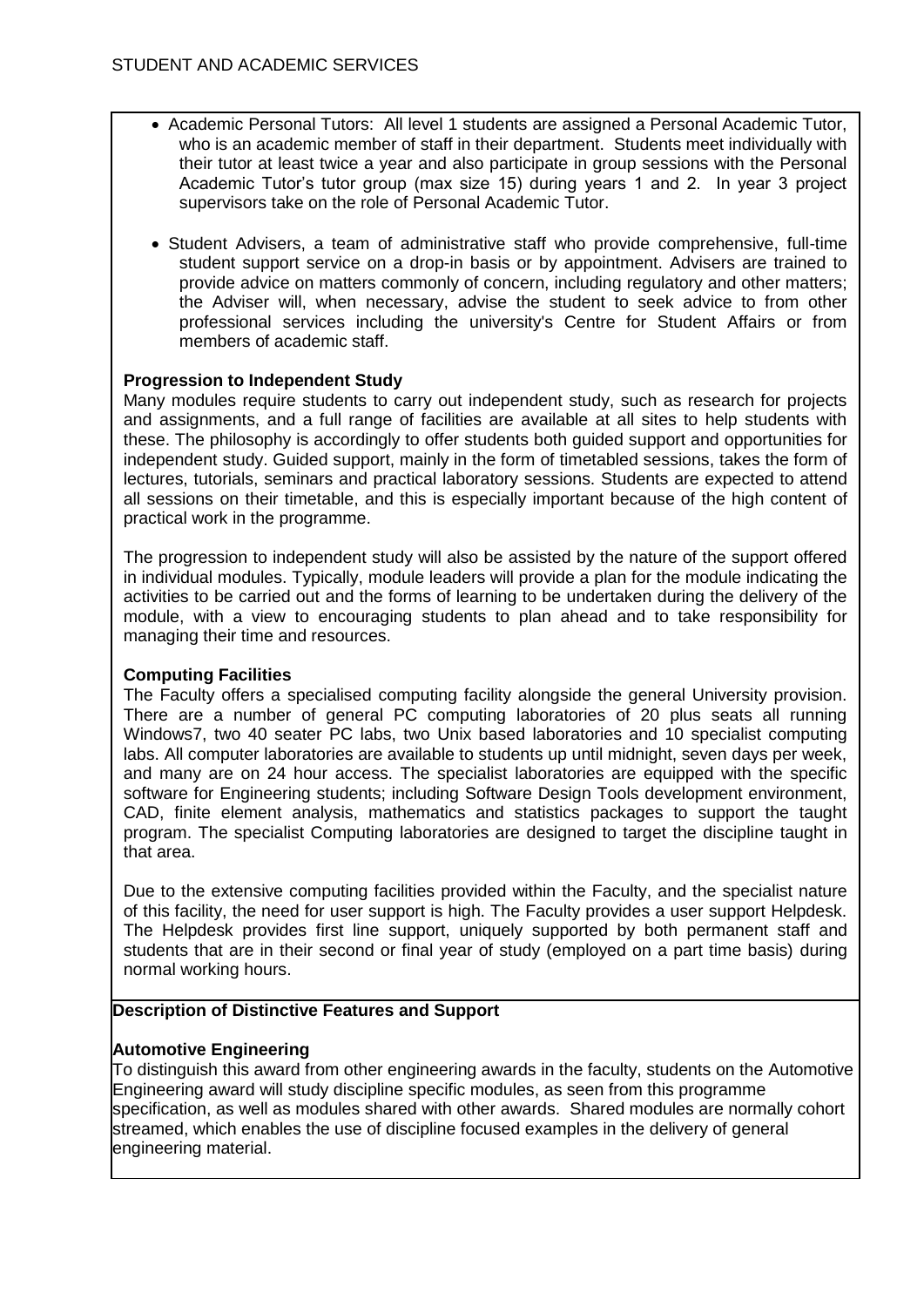Modules will be supported by appropriate discipline relevant laboratory exercises, including engine dynamometry, combustion chemistry and chassis dynamics, to name but a few.

# **Design and Engineering Lab Facilities**

Students on Engineering programmes can access a suite of specialist laboratories. These include Motorsport, Structures, Material Science, Dynamics, Thermofluids, Aero (with subsonic and supersonic wind tunnels and a programmable flight simulator with hydraulic motion platform), plus manufacturing workshops including CNC machines, laser cutting and rapid prototyping.

Students have 24/7 access to industry standard Computational Engineering software such as Ansys-CFX for Computational Fluid Dynamics and Abaqus for Mechanics of Composites.

# **Technology Enhanced Learning**

Staff in the department are keen adopters of technology to support and enhance student learning. This includes

- computer based e-assessment implemented in a number of modules, so that students can take regular short tests with automated computer generated feedback.
- Recordings of some lectures (audio and video) which are made available after classes via the university's Virtual Learning Environment.

#### **The Placement Year**

An optional placement year provides opportunities for real-world, industrially based final year projects. The student will in most cases be on a formal contract in which they are paid for their employment. He or she will have the opportunity to explore career possibilities, make new business contacts for the future and prepare for the final year at University. Students are responsible for finding their own placement, however, many opportunities are published through the University Placements Office, and the process of finding a placement is supported in year 2 of the Graduate Development sessions. Once on placement, students retain access to the support network of the University and will be visited in their place of work at least once by a Visiting Tutor. Placement students gain credit for their work through submitting a portfolio, which reduces the amount of credit required to be taken in their final year by 15 credits.

# **Mathematics Support**

- EspressoMaths: provides drop-in one-to-one tuition each day in social learning areas and a web-site that provides a portal to a variety of on-line resources in mathematics and statistics.
- Mathematical software used in the programme is available for home use free of charge.

# **Part 8: Reference Points and Benchmarks**

Description of *how* the following reference points and benchmarks have been used in the design of the programme:

This programme has been prepared with reference to a number of external benchmarks, including the QAA Subject Benchmark Statement for Engineering, the QAA Framework for HE Qualifications, the university's Learning & Teaching Strategy, and a number of more specialised publications relating to motorsport education as referenced below.

The Subject Benchmark Statement for Engineering outlines a set of skills expected of a graduate in an engineering discipline (Section 4 of the Statement refers), while noting that they should be interpreted in the context of the particular engineering discipline which is being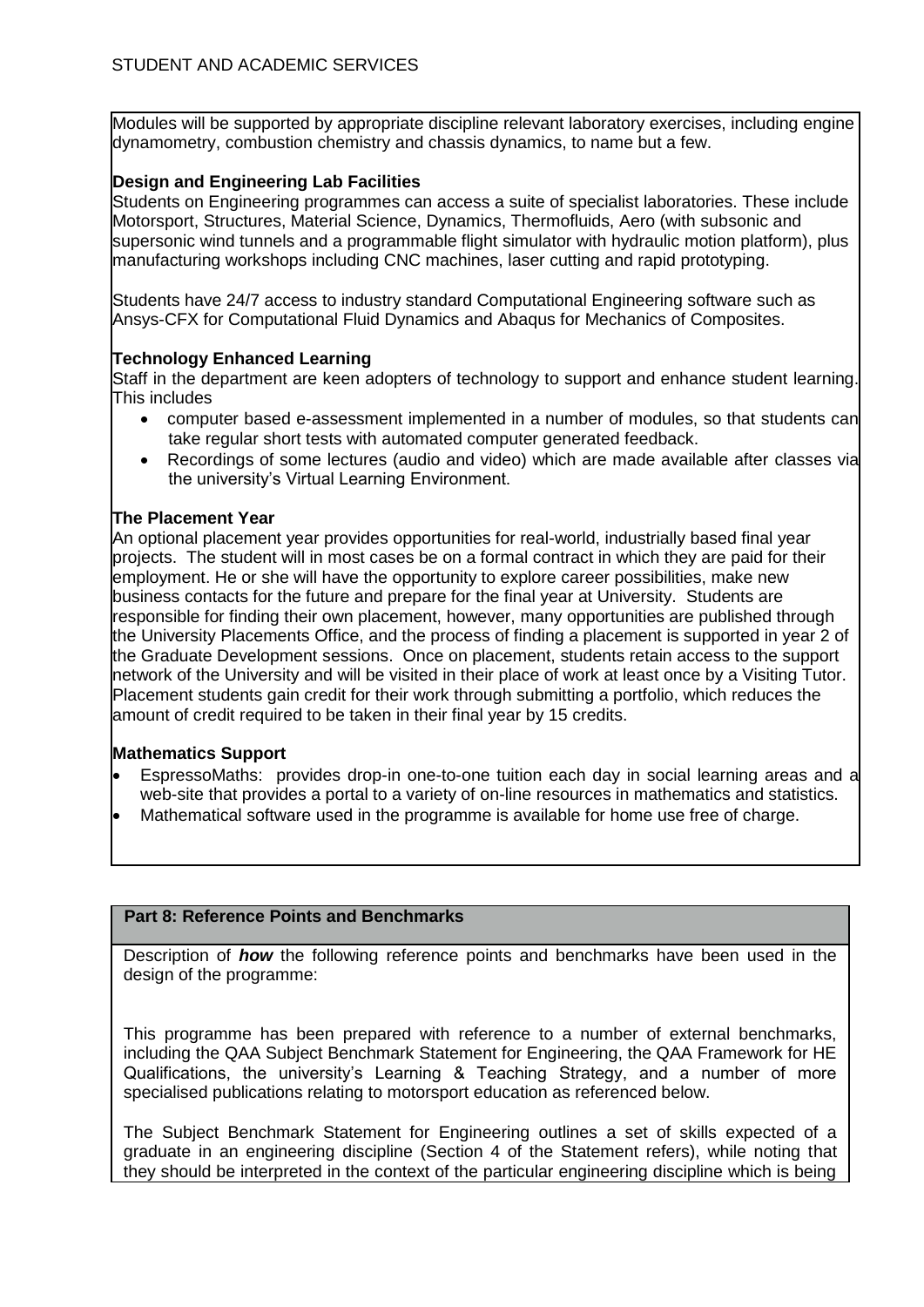# **Part 8: Reference Points and Benchmarks**

studied. These skills map closely to the skills contained in the learning outcomes for this programme, and hence we have confidence that the programme is in accordance with the precepts of the Statement.

The university's Learning & Teaching Strategy has informed the faculty's policy for the delivery of its programmes, whose main features are described in section 7.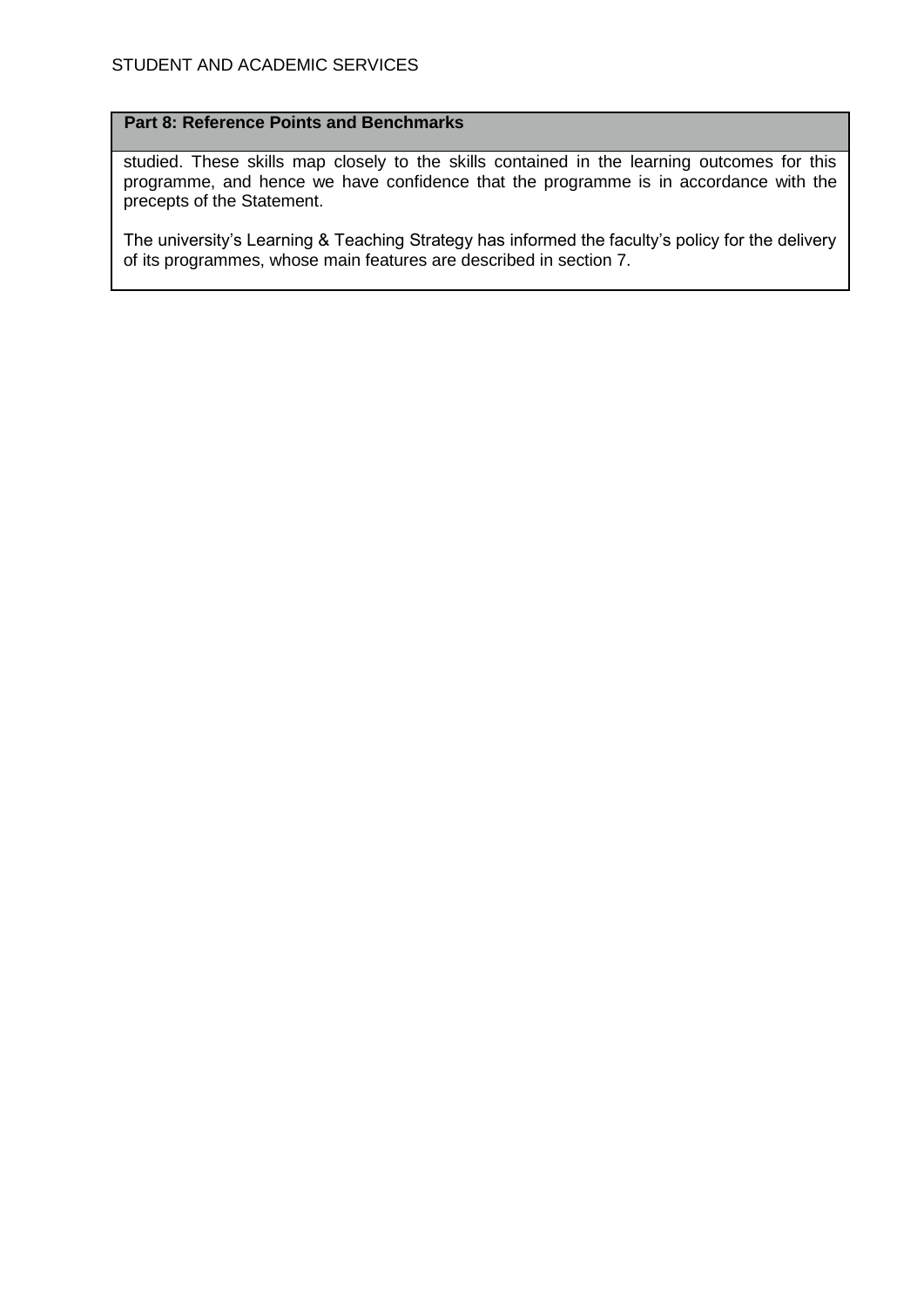# **FOR OFFICE USE ONLY**

| First CAP Approval Date |                                              |         |     |                                                                                  |
|-------------------------|----------------------------------------------|---------|-----|----------------------------------------------------------------------------------|
| <b>Revision CAP</b>     |                                              | Version |     |                                                                                  |
| <b>Approval Date</b>    |                                              |         | 1.1 |                                                                                  |
| Update this row         |                                              |         | 1.2 |                                                                                  |
| each time a             |                                              |         | 1.3 |                                                                                  |
| change goes to          |                                              |         | 2   |                                                                                  |
| <b>CAP</b>              |                                              |         | 2.1 |                                                                                  |
|                         |                                              |         | 2.2 |                                                                                  |
|                         |                                              |         | 3   |                                                                                  |
|                         | 16 Jan 2018                                  |         | 4   | Link to $RIA$ (ID 4582)                                                          |
| <b>Next Periodic</b>    |                                              |         |     | Academic year in which next Periodic Curriculum Review due (6 years from initial |
| Curriculum              | approval or last Periodic Curriculum Review) |         |     |                                                                                  |
| Review due date         |                                              |         |     |                                                                                  |
|                         |                                              |         |     |                                                                                  |
| Date of last            |                                              |         |     |                                                                                  |
| Periodic                |                                              |         |     |                                                                                  |
| Curriculum              |                                              |         |     |                                                                                  |
| <b>Review</b>           |                                              |         |     |                                                                                  |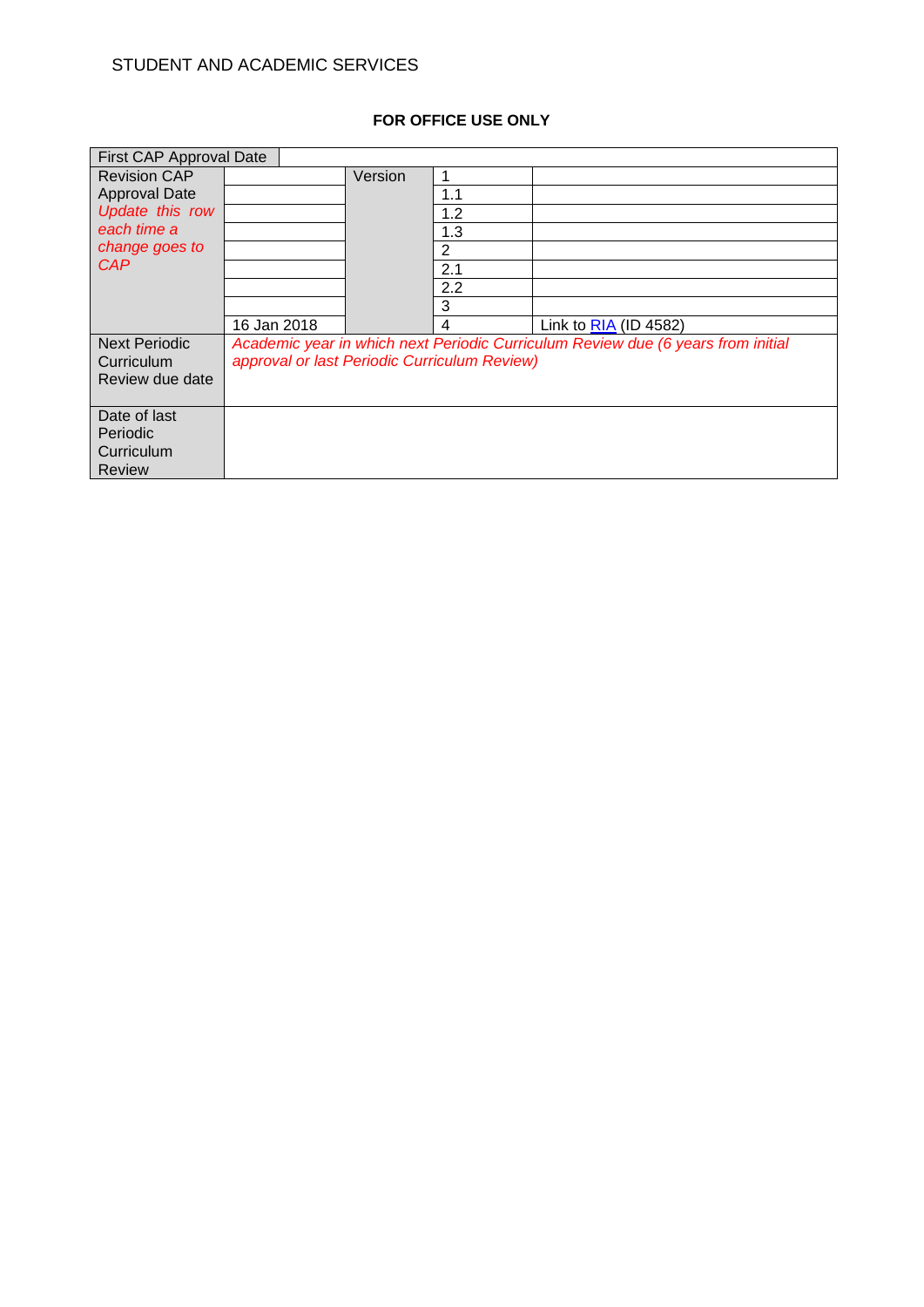

# **PROGRAMME SPECIFICATION**

| <b>Part 1: Basic Data</b>                                        |                                                                                                                                                      |                                            |  |  |
|------------------------------------------------------------------|------------------------------------------------------------------------------------------------------------------------------------------------------|--------------------------------------------|--|--|
| <b>Awarding Institution</b>                                      | University of the West of England, Bristol                                                                                                           |                                            |  |  |
| <b>Teaching Institution</b>                                      |                                                                                                                                                      | University of the West of England, Bristol |  |  |
| <b>Delivery Location</b>                                         |                                                                                                                                                      |                                            |  |  |
| <b>Faculty responsible for</b><br>programme                      | <b>Faculty of Environment and Technology</b>                                                                                                         |                                            |  |  |
| Department responsible for<br>programme                          | Department of Engineering Design and Mathematics                                                                                                     |                                            |  |  |
| <b>Modular Scheme Title</b>                                      |                                                                                                                                                      |                                            |  |  |
| <b>Professional Statutory or</b><br><b>Regulatory Body Links</b> | <b>IMechE</b>                                                                                                                                        |                                            |  |  |
| <b>Highest Award Title</b>                                       | BEng(Hons) Automotive Engineering                                                                                                                    |                                            |  |  |
| <b>Default Award Title</b>                                       |                                                                                                                                                      |                                            |  |  |
| <b>Interim Award Titles</b>                                      | <b>BEng Automotive Engineering</b><br>Diploma of Higher Education, Automotive Engineering<br>Certificate of Higher Education, Automotive Engineering |                                            |  |  |
| <b>UWE Progression Route</b>                                     |                                                                                                                                                      |                                            |  |  |
| <b>Mode(s) of Delivery</b>                                       | Full Time /Part Time/ Sandwich                                                                                                                       |                                            |  |  |
| <b>Codes</b>                                                     | <b>UCAS: H331</b><br><b>JACS:</b>                                                                                                                    |                                            |  |  |
| <b>Relevant QAA Subject</b><br><b>Benchmark Statements</b>       | ISIS2:<br><b>HESA:</b><br>Engineering                                                                                                                |                                            |  |  |
| <b>CAP Approval Date</b>                                         | February 2015 v1.2, June 2015 v1.3; July 2015 v2;<br>Feb 2016 v2.1, Jan 2017 v3; 16 Jan 2018 v4                                                      |                                            |  |  |
| <b>Valid From</b>                                                | September 2018                                                                                                                                       |                                            |  |  |
| <b>Valid until Date</b>                                          |                                                                                                                                                      |                                            |  |  |
| <b>Version</b>                                                   | 4                                                                                                                                                    |                                            |  |  |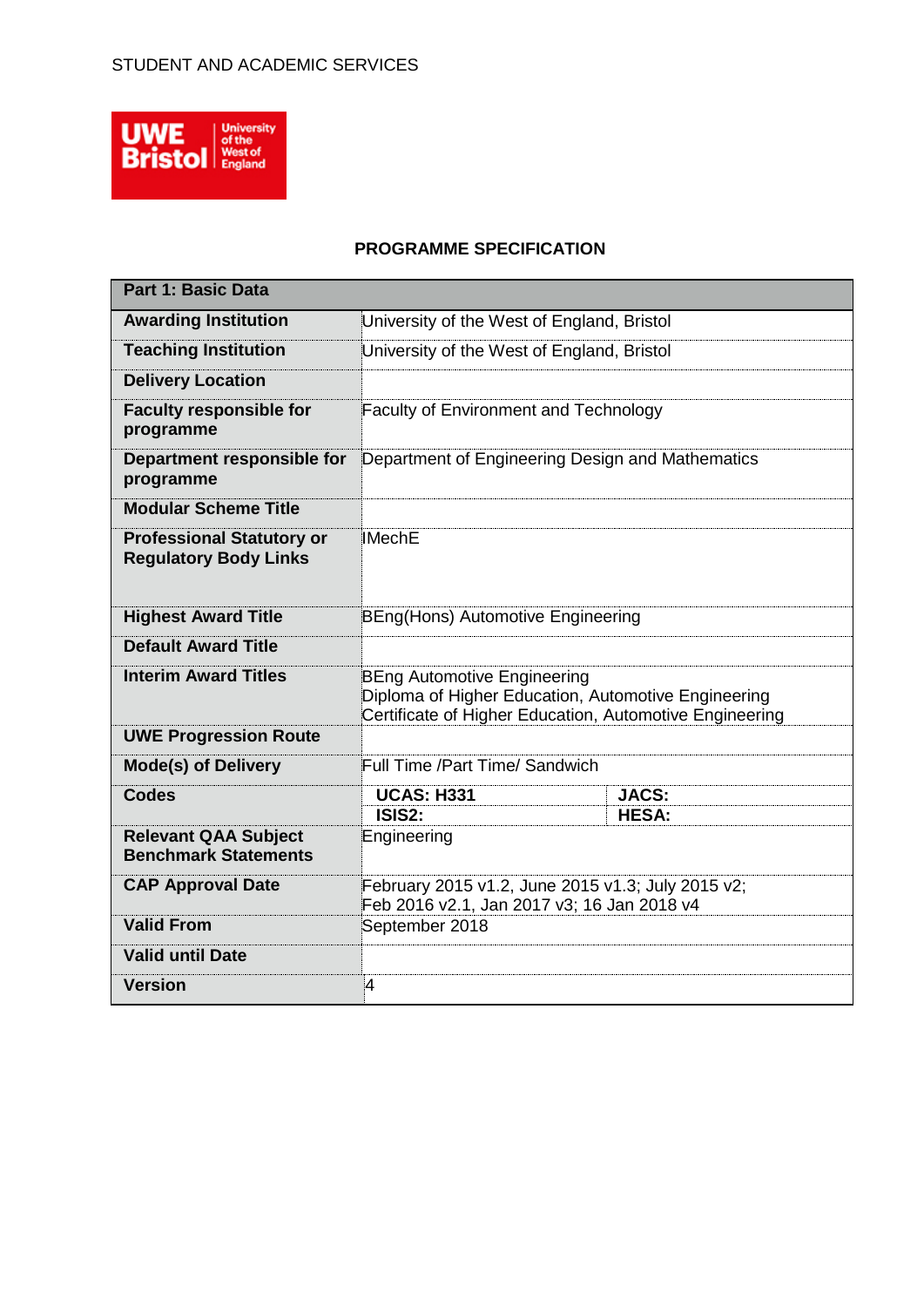# **Part 2: Educational Aims of the Programme**

The aim of the Faculty's BEng(Hons) programmes is to respond to the need for effective engineering practitioners by offering programmes that are an intellectually challenging mix of taught engineering science and experiential learning. The practitioner approach is intended to produce engineers with a strong orientation towards problem solving, underpinned by theoretical knowledge.

The aim of the Automotive Engineering programme is to produce graduates with a broad understanding of mechanical analysis and design, combined with awareness of engineering practice, information technology, manufacturing, project management and business issues, all contextualised to the automotive engineering environment. Graduates with BEng(Hons) will be equipped to solve multi-disciplinary problems and lead future developments in industry. It is anticipated that graduates from the course will play a major role in the design, management and co-ordination of multi-disciplinary projects.

The development of the award was undertaken with reference to the QAA Subject Benchmark in Engineering (2010) with particular reference to the learning outcomes and ethos of the BEng(Hons) degree.

The aims of the programme are:

- 7. To prepare students for careers in automotive engineering and related disciplines. The content of the programme ensures that students will have the appropriate level of knowledge and understanding of mechanical engineering so that they will also be suitable for employment in the wider engineering domain and not be restricted only to the Automotive environment.
- 8. To provide knowledge and understanding of scientific principles and methods necessary to underpin the students' education in engineering. To provide insight into, and practical skills in, the creation of complex engineering products, particularly in relation to automotive engineering. This involves understanding the opportunities provided by vehicle power trains, chassis configurations, various materials, aerodynamics, assembly and manufacture; all considered within the constraints imposed by the relevant regulations. In addition, issues relating to efficient and effective use of resources within the power train and the reduction of environmental impact will be explored.
- 9. To provide the students with the ability to integrate their knowledge and understanding of core subject material in order to solve a substantial range of engineering problems, including ones of a complex nature.
- 10. To prepare students for progression to study for higher degrees in appropriate engineering subjects.
- 11. To continue the development of those general study skills that will enable students to become independent, lifelong learners.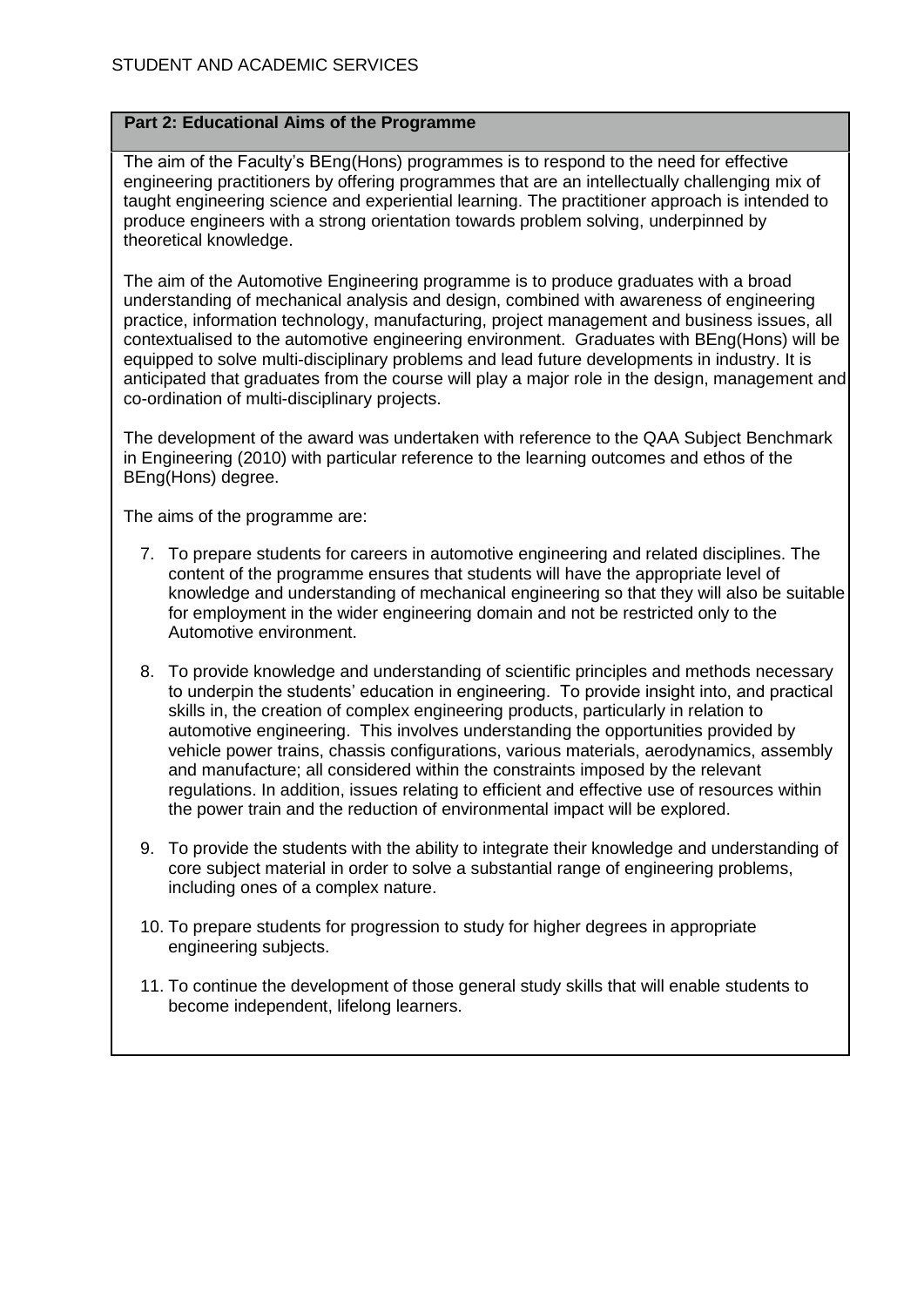|     | Part 3: Learning Outcomes of the Programme                                                                                                                                    |                                                                                                                                                                                                                                                                                                      |  |  |
|-----|-------------------------------------------------------------------------------------------------------------------------------------------------------------------------------|------------------------------------------------------------------------------------------------------------------------------------------------------------------------------------------------------------------------------------------------------------------------------------------------------|--|--|
|     | The award route provides opportunities for students to develop and demonstrate knowledge and<br>understanding, qualities, skills and other attributes in the following areas: |                                                                                                                                                                                                                                                                                                      |  |  |
|     |                                                                                                                                                                               | A Knowledge and Understanding                                                                                                                                                                                                                                                                        |  |  |
|     | Knowledge and understanding of:                                                                                                                                               | Teaching/learning methods and strategies:                                                                                                                                                                                                                                                            |  |  |
|     | 8. Automotive and Mechanical Engineering<br>principles and design.<br>9. Generic engineering topics, plus additional                                                          | Acquisition of 1 to 6 is through a combination of<br>formal lectures, tutorials, laboratory work, guided<br>project work, group assignments, independent<br>projects and case studies.                                                                                                               |  |  |
|     | specialist subjects relating to automotive<br>engineering (such as vehicle dynamics,<br>aerodynamics and power train systems).                                                | The programme of study is designed to introduce<br>basic knowledge<br>and<br>understanding<br>0f<br>thel<br>technologies underpinning engineering, design and                                                                                                                                        |  |  |
|     | 10. Structures, materials and safety.                                                                                                                                         | product development through a range of level 1<br>modules.                                                                                                                                                                                                                                           |  |  |
|     | 11. Integration of mechanical and non-<br>mechanical elements in complex<br>engineering systems.                                                                              | This basic knowledge developed through a range of<br>taught modules at levels 2, 3 and is integrated<br>through individual project work at level 3.                                                                                                                                                  |  |  |
|     | 12. Business issues relating to automotive<br>engineering products and manufacture.                                                                                           | Throughout the student is encouraged to undertake<br>independent reading both to supplement and                                                                                                                                                                                                      |  |  |
|     | commercial factors and their influence on broaden<br>effect<br>engineering<br>practice.<br>The<br>legislation.                                                                | 13. Social, environmental, ethical, economic and consolidate what is being taught/learnt and to<br>their<br>individual<br>knowledge<br>and<br>of understanding of the subject.                                                                                                                       |  |  |
|     |                                                                                                                                                                               | <b>Assessment:</b>                                                                                                                                                                                                                                                                                   |  |  |
|     |                                                                                                                                                                               | Testing of the knowledge base is through assessed<br>course work, through tasks undertaken under<br>examination conditions, through oral presentations<br>and assessed practical work done in various<br>laboratories.                                                                               |  |  |
|     |                                                                                                                                                                               | Project work involves both presentation and<br>inquisition.                                                                                                                                                                                                                                          |  |  |
|     |                                                                                                                                                                               | <b>B Intellectual Skills</b>                                                                                                                                                                                                                                                                         |  |  |
|     | <b>Intellectual Skills</b>                                                                                                                                                    | Teaching/learning methods and strategies:                                                                                                                                                                                                                                                            |  |  |
| l1. | knowledge and understanding.                                                                                                                                                  | The ability to produce solutions to problems At all levels students are required to bring together<br>through the application of engineering knowledge and skills acquired in several modules<br>and hence determine new ways of working. As the<br>student progresses, the need to synthesise ever- |  |  |
|     | modelling and analysis of engineering a coherent<br>systems, processes and products. The consequently so is their critical thinking.                                          | The ability to use scientific principles in the greater volumes of information and approaches into<br>approach is<br>developed<br>and                                                                                                                                                                |  |  |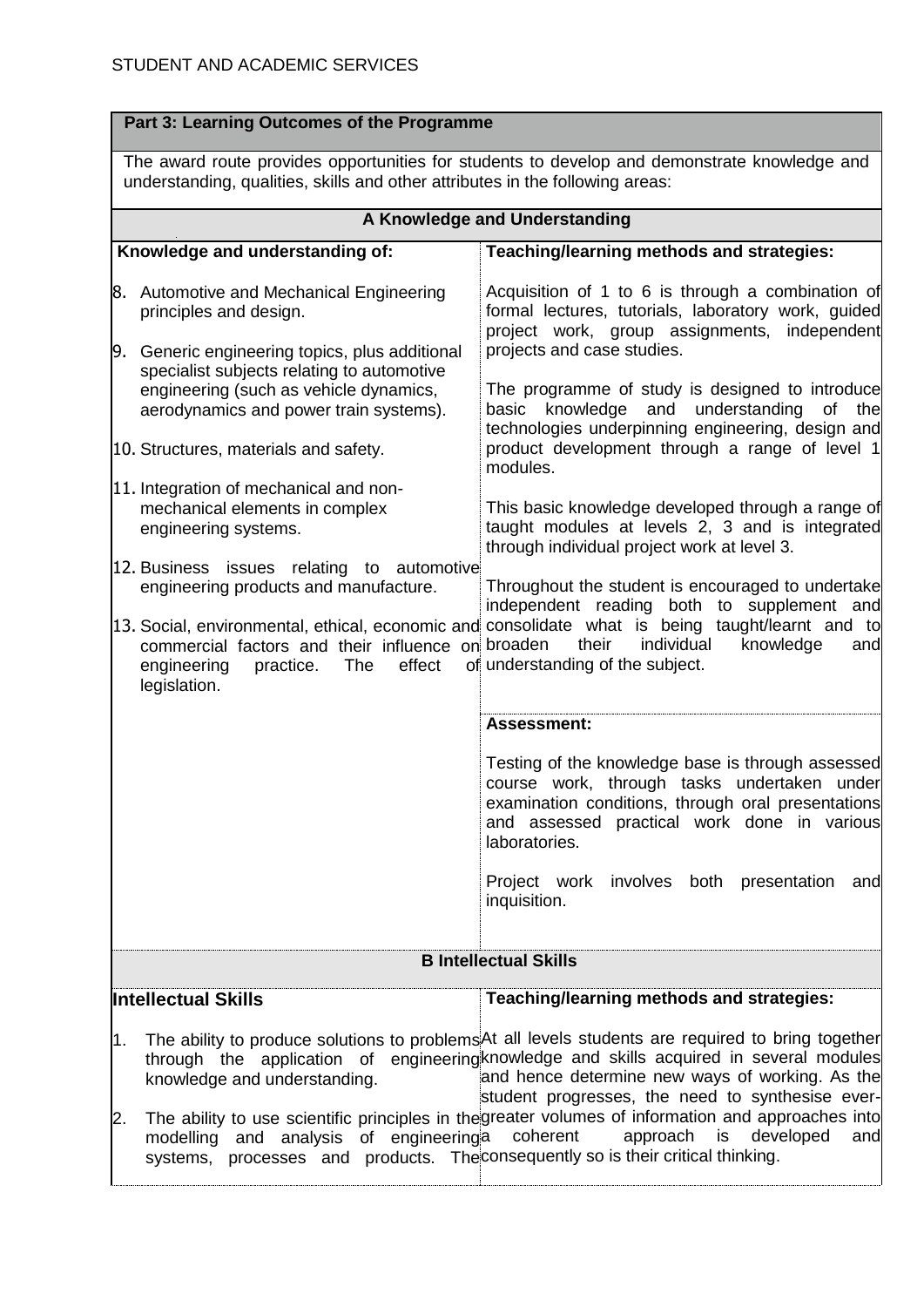|    | Part 3: Learning Outcomes of the Programme                                                                                       |                                                                                                                                                                                                                                                                                                |  |  |  |
|----|----------------------------------------------------------------------------------------------------------------------------------|------------------------------------------------------------------------------------------------------------------------------------------------------------------------------------------------------------------------------------------------------------------------------------------------|--|--|--|
|    | analysing relevant problems.                                                                                                     | ability to select and apply appropriate At level 1 analysis, evaluation and problem solving<br>mathematical methods for modelling and are developed on small-scale problems in various<br>programming activities in a number of modules.<br>Here the focus is on understanding the problem and |  |  |  |
| β. | engineering problems.                                                                                                            | The ability to use a broad spectrum of then solving it free from the environmental<br>technologies/techniques and solve complex implications of real- world problems and without the<br>need to examine alternatives and to balance<br>conflicting goals.                                      |  |  |  |
| И. | Adoption of a creative and innovative<br>constraints.                                                                            | approach to solving problems and design At level 2 there is a move away from small-scale<br>and manage conflicting objectives and problems to the design of larger scale systems.<br>With this comes the need to evaluate alternative<br>methods and designs and to balance conflicting        |  |  |  |
| 5. | Comprehension of the broad picture and objectives.<br>demonstration of of a professional attitude<br>the<br>to                   |                                                                                                                                                                                                                                                                                                |  |  |  |
| 6. | practitioners.                                                                                                                   | responsibilities of engineering Level 3 sees the move to specific application<br>examples and with it the need to appreciate<br>problem contexts is developed as well as<br>Critical Thinking: The ability to select and striking the right balance when facing conflicting                    |  |  |  |
|    | mathematical<br>appropriate<br>apply<br>computer based methods for modelling and<br>analysing problems in fields relating to the | and objectives.                                                                                                                                                                                                                                                                                |  |  |  |
|    | manufacture<br>and<br>design,<br>control<br>automotive components and systems                                                    | of Assessment:<br>The development of engineering solutions                                                                                                                                                                                                                                     |  |  |  |
|    |                                                                                                                                  | requires demonstration of all of the intellectual<br>skills. At level 1 the focus is on the skills of<br>Analysis, Evaluation and Problem Solving. At<br>levels 2 and 3 this branches out to include all<br>remaining skills.                                                                  |  |  |  |
|    |                                                                                                                                  | Independent reading is used to enable students to<br>focus on their own areas of interest and in the<br>process, assess skills in<br>submitted<br>reports,<br>assignments and exam answers.                                                                                                    |  |  |  |
|    |                                                                                                                                  | <b>C Subject, Professional and Practical Skills</b>                                                                                                                                                                                                                                            |  |  |  |
|    | C Subject, Professional and Practical Skills                                                                                     | Teaching/learning methods and strategies:                                                                                                                                                                                                                                                      |  |  |  |
| И. | workshops.                                                                                                                       | Appropriate skills including safe working in Throughout the program, the skills listed are<br>experimental work in laboratories and developed through a combination of theoretical<br>discussion,<br>practical laboratory<br>based<br>work,<br>classroom based tutorial exercises and directed |  |  |  |
| 2. | Demonstrate practical testing of engineering self-study.<br>ideas through laboratory work or simulation                          |                                                                                                                                                                                                                                                                                                |  |  |  |
|    | critical evaluation of results.                                                                                                  | with supporting technical analysis and Many of the skills listed are introduced at level 1<br>and then drawn into sharper focus at levels 2 and 3.                                                                                                                                             |  |  |  |
| β. | process.                                                                                                                         | Understanding and execution of the design The general teaching/learning method is therefore<br>to impart these practical/professional skills by a<br>process of moving from an overview of what is                                                                                             |  |  |  |
| Α. |                                                                                                                                  | Use of a range of computer software for required to a specific application of an individual                                                                                                                                                                                                    |  |  |  |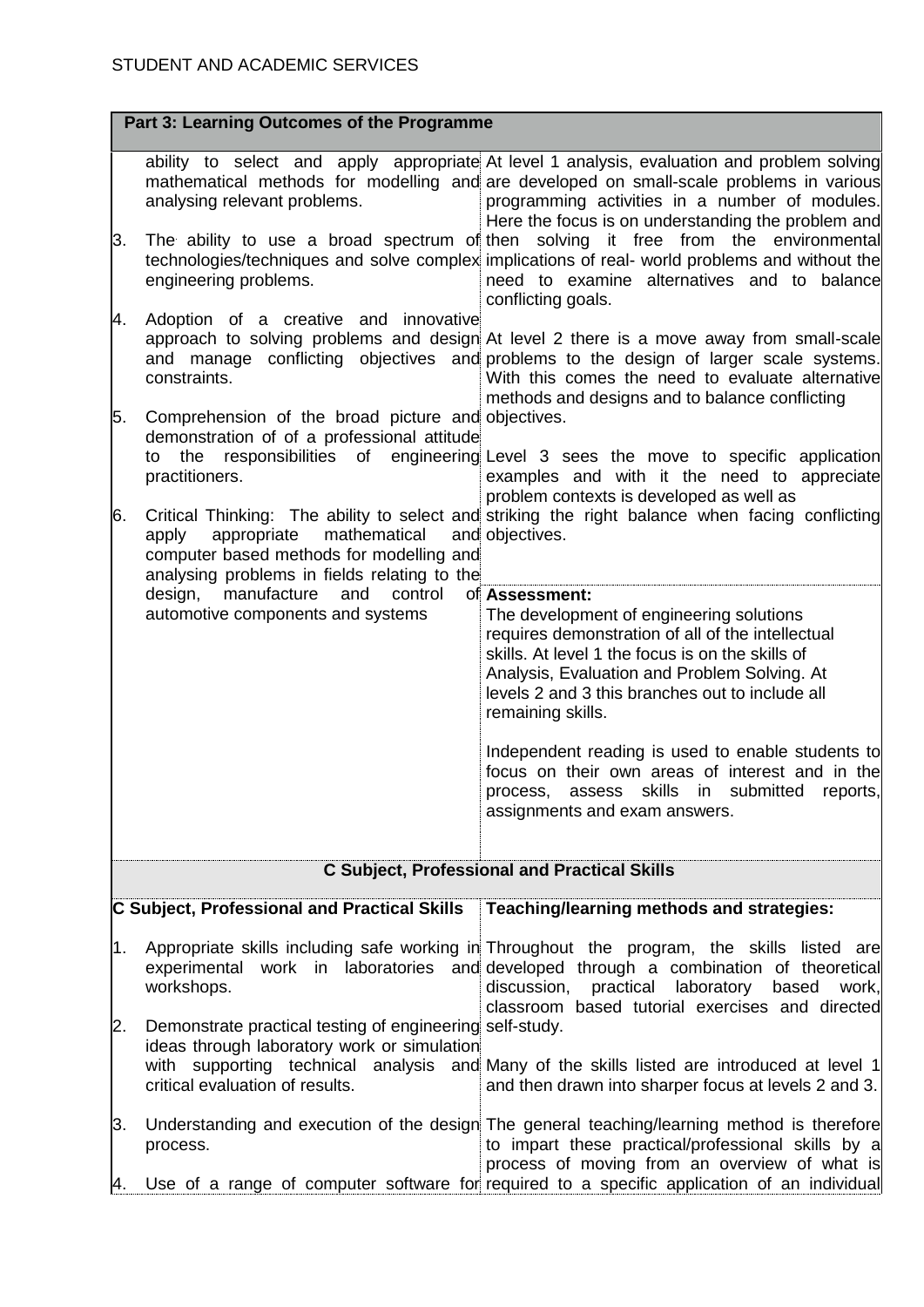| Part 3: Learning Outcomes of the Programme |                                                                                                                                                                                                   |                                                                                                                                                                                                                                                                                                                                                                                           |  |  |  |
|--------------------------------------------|---------------------------------------------------------------------------------------------------------------------------------------------------------------------------------------------------|-------------------------------------------------------------------------------------------------------------------------------------------------------------------------------------------------------------------------------------------------------------------------------------------------------------------------------------------------------------------------------------------|--|--|--|
|                                            | design, analysis and control.                                                                                                                                                                     | skill at a higher level.                                                                                                                                                                                                                                                                                                                                                                  |  |  |  |
| 5.                                         | Execution and<br>as a member of a group.                                                                                                                                                          | management of multi-Some very specific skills are introduced at level 3.<br>disciplinary projects, both individually and These are underpinned by the more generalized<br>capabilities that are practised throughout the levels<br>in most of the modules that contribute to the award.                                                                                                   |  |  |  |
|                                            |                                                                                                                                                                                                   | <b>Assessment:</b>                                                                                                                                                                                                                                                                                                                                                                        |  |  |  |
|                                            |                                                                                                                                                                                                   | The possession of these skills is demonstrated by<br>the development of practical laboratory work,<br>coursework, presentations and examinations. The<br>practical nature of the skills to be acquired means<br>that some are specifically addressed by particular<br>modules, whilst the more generic skills are<br>assessed across a range of modules.                                  |  |  |  |
|                                            | D Transferable Skills and other attributes                                                                                                                                                        |                                                                                                                                                                                                                                                                                                                                                                                           |  |  |  |
|                                            | D Transferable Skills and other attributes                                                                                                                                                        | Teaching/learning methods and strategies:                                                                                                                                                                                                                                                                                                                                                 |  |  |  |
| l1.                                        | Communication skills:<br>orally or in writing, including, for instance, strategies including the following:<br>the results of technical investigations, to .<br>peers and/or to "problem owners". | to communicate 1 is developed through a variety of methods and<br>Students maintain laboratory log books<br><b>Students</b><br>participate<br>electronic<br>in                                                                                                                                                                                                                            |  |  |  |
| 2.                                         | Self-management skills: to plan and.<br>manage time, to meet deadlines and to<br>work with others.                                                                                                | conferences, workshops, and group work sessions.<br>Students participate in discussion tutorials<br>Students present research topic findings in<br>tutorials                                                                                                                                                                                                                              |  |  |  |
| β.                                         | IT Skills in Context (to use software in the<br>context of problem-solving investigations, reports.<br>and to interpret findings)                                                                 | Students participate in individual tutorials<br>Students present technical work in written                                                                                                                                                                                                                                                                                                |  |  |  |
| μ.                                         | Problem formulation and solution.                                                                                                                                                                 | 2 is developed through a variety of methods and<br>strategies including the following:                                                                                                                                                                                                                                                                                                    |  |  |  |
| 5.                                         | Progression to self-learning:<br>gain<br>To<br>of<br>and<br>to<br>skills<br>experience<br>develop<br>independently of structured class work.                                                      | Students conduct self-managed<br>practical<br>work<br>Students participate in practically-oriented<br>tutorial laboratory sessions                                                                                                                                                                                                                                                        |  |  |  |
| 6.                                         | Comprehension of professional literature: to<br>read<br>and<br>use<br>literature<br>to<br>sources<br>appropriate to the discipline to support<br>learning activities.                             | Students work through practical work-sheets<br>in teams<br>Students practice design and programming<br>3 is developed widely throughout the programme.<br>is developed through a variety of methods and<br>4<br>strategies including the following:<br>Students develop problem solving programs<br>Students practice design and programming<br>Students sketch designs of larger systems |  |  |  |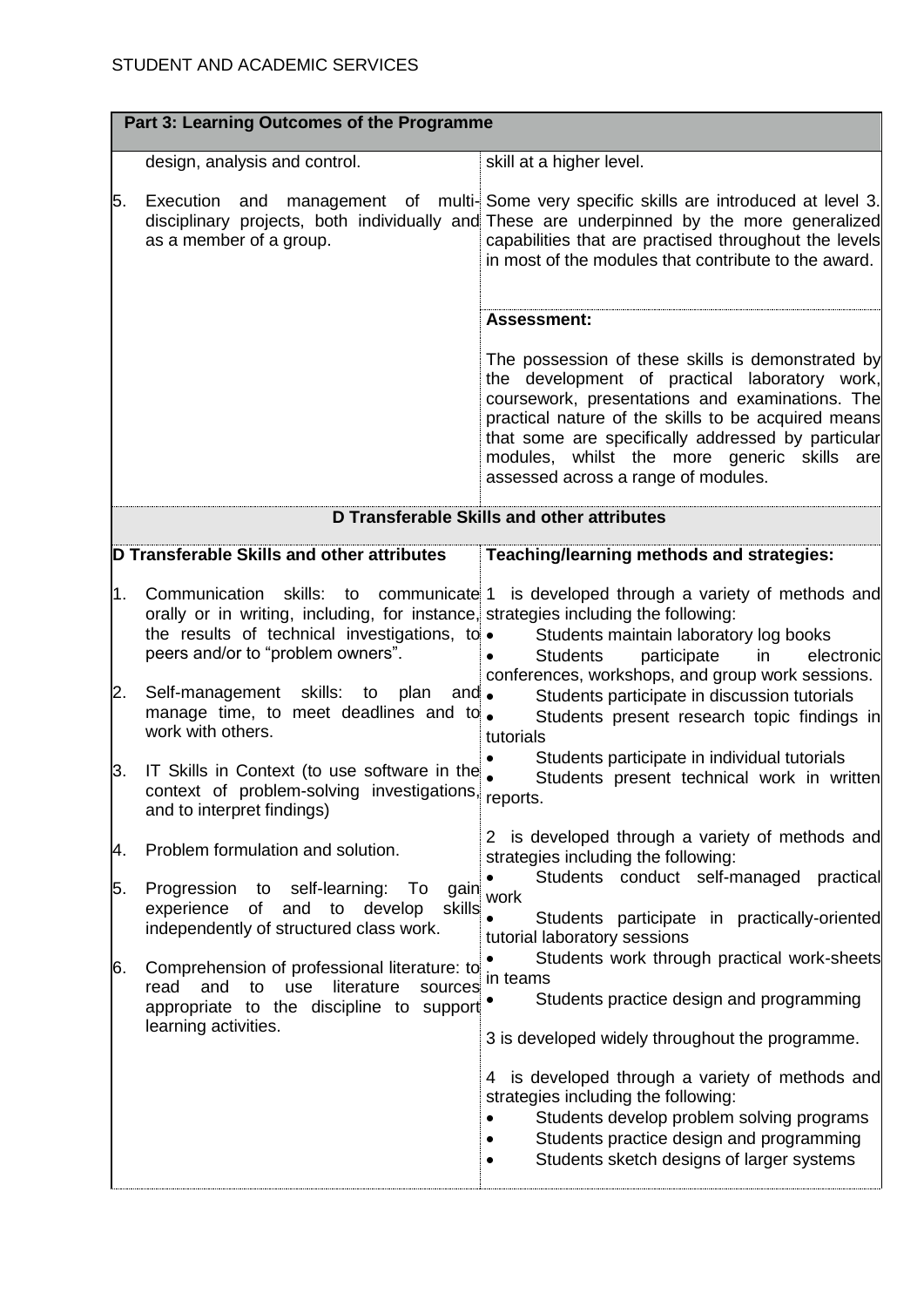| Part 3: Learning Outcomes of the Programme |                                                                                                                                                                                                                                                                                                                                                                                                                                                                                                                                                                                                                                  |
|--------------------------------------------|----------------------------------------------------------------------------------------------------------------------------------------------------------------------------------------------------------------------------------------------------------------------------------------------------------------------------------------------------------------------------------------------------------------------------------------------------------------------------------------------------------------------------------------------------------------------------------------------------------------------------------|
|                                            | is developed through a variety of methods and<br>5<br>strategies including the following:<br><b>Students</b><br>encouraged<br>practice<br>are<br>to<br>programming to extend their skills<br>Students develop problem-solving programs<br><b>Students</b><br>are<br>encouraged<br>to<br>research<br>relevant topics<br>Students are encouraged to use online<br>facilities to discover information<br>is developed through a variety of methods and<br>6<br>strategies including the following:<br>Students are encouraged to access online<br>material and academic literature available from the<br>professional institutions. |
|                                            | Assessment:<br>These skills are demonstrated in a variety of context<br>including<br>examination<br>poster presentation.<br>$\bullet$<br>individual and group projects<br>practical assignments<br>$\bullet$<br>portfolio of exercises<br>٠<br>individual<br>3<br>project<br>level<br>at<br>$\bullet$<br>In addition skill 2 is assessed by both peers and<br>tutors.                                                                                                                                                                                                                                                            |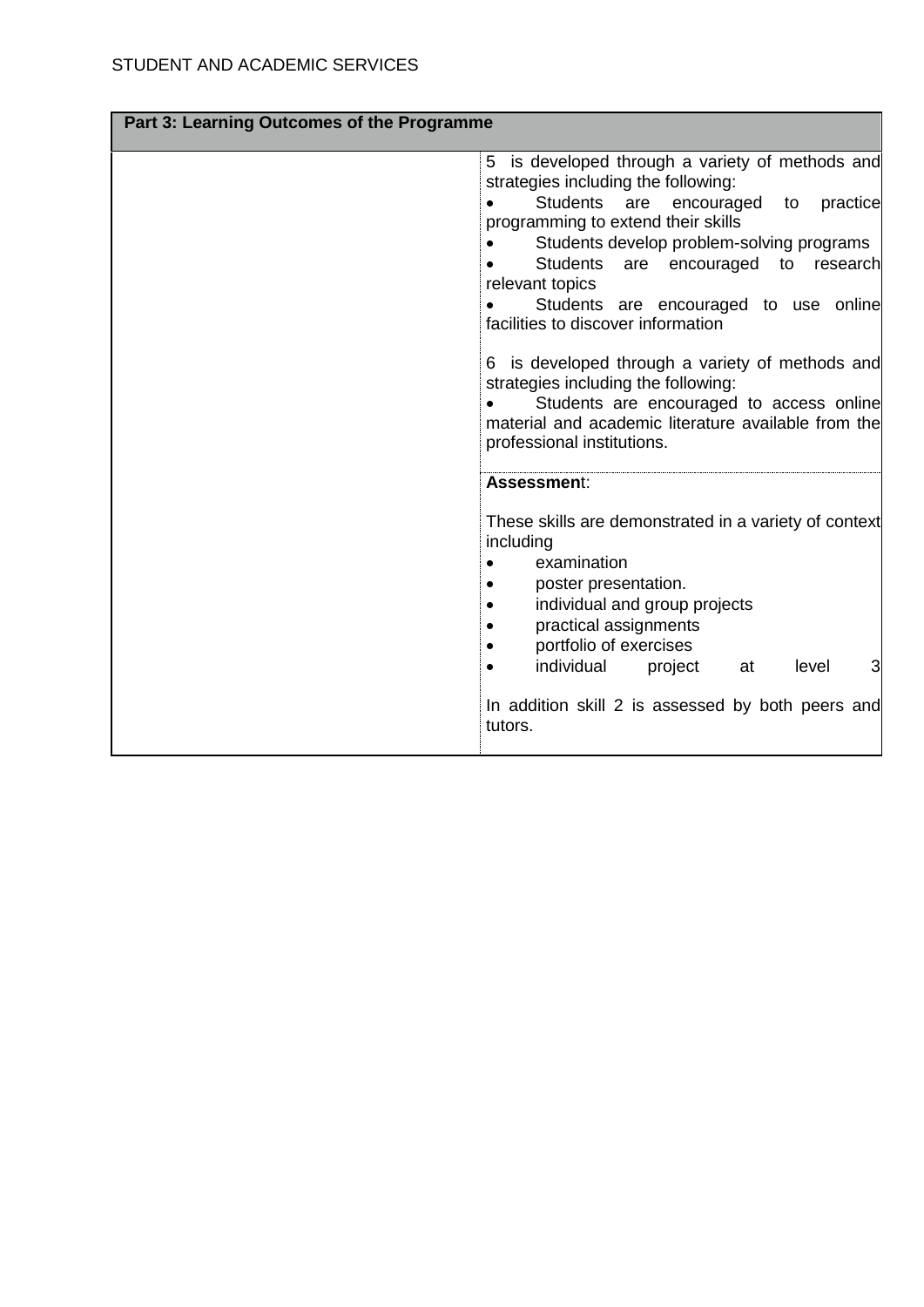# **Part 4: Programme Structure**

This structure diagram demonstrates the student journey from Entry through to Graduation for a typical **full time student**, including: level and credit requirement; interim award requirements module diet, including compulsory and optional modules

| <b>ENTRY</b> |                                                                                                                                                                                                   | <b>Compulsory Modules</b>                                                                                                                                                                                                                                                                                                             | <b>Optional Modules</b> | <b>Interim Awards</b>                                                                           |
|--------------|---------------------------------------------------------------------------------------------------------------------------------------------------------------------------------------------------|---------------------------------------------------------------------------------------------------------------------------------------------------------------------------------------------------------------------------------------------------------------------------------------------------------------------------------------|-------------------------|-------------------------------------------------------------------------------------------------|
|              | Year <sub>1</sub>                                                                                                                                                                                 | <b>UFMFJ9-30-1</b><br>Engineering<br><b>Mathematics</b><br><b>UFMFN3-30-1</b><br>Design, Materials &<br>Manufacturing<br><b>UFMFH3-30-1</b><br>Stress & Dynamics<br><b>UFMFF3-15-1</b><br>Energy and<br>Thermodynamics<br><b>UFMFG3-15-1</b><br><b>Fluid Dynamics</b>                                                                 |                         | <b>CertHE Automotive</b><br>Engineering<br>120 credits at<br>appropriate level                  |
|              | $\mathbf{\Omega}$<br>Year                                                                                                                                                                         | <b>Compulsory Modules</b><br><b>UFMF88-30-2</b><br>Design and<br>Electromechanical<br><b>Systems</b><br>UFMFMC-30-2<br><b>Automotive Technology</b><br>UFMFKP-15-2<br><b>Engineering Maths 2</b><br>(PBL)<br>UFMFLP-15-2<br>Dynamics (PBL)<br>UFMFMP-15-2<br><b>Stress Analysis (PBL)</b><br>UFMFHA-15-2<br><b>Project Management</b> | <b>Optional Modules</b> | <b>Interim Awards</b><br>DipHE Automotive<br>Engineering<br>240 credits at<br>appropriate level |
|              | Year Out: Students on the Sandwich route take spend a year on a work or study<br>placement after year 2. Students on the sandwich route will undertake UFMF89-15-3<br><b>Industrial Placement</b> |                                                                                                                                                                                                                                                                                                                                       |                         |                                                                                                 |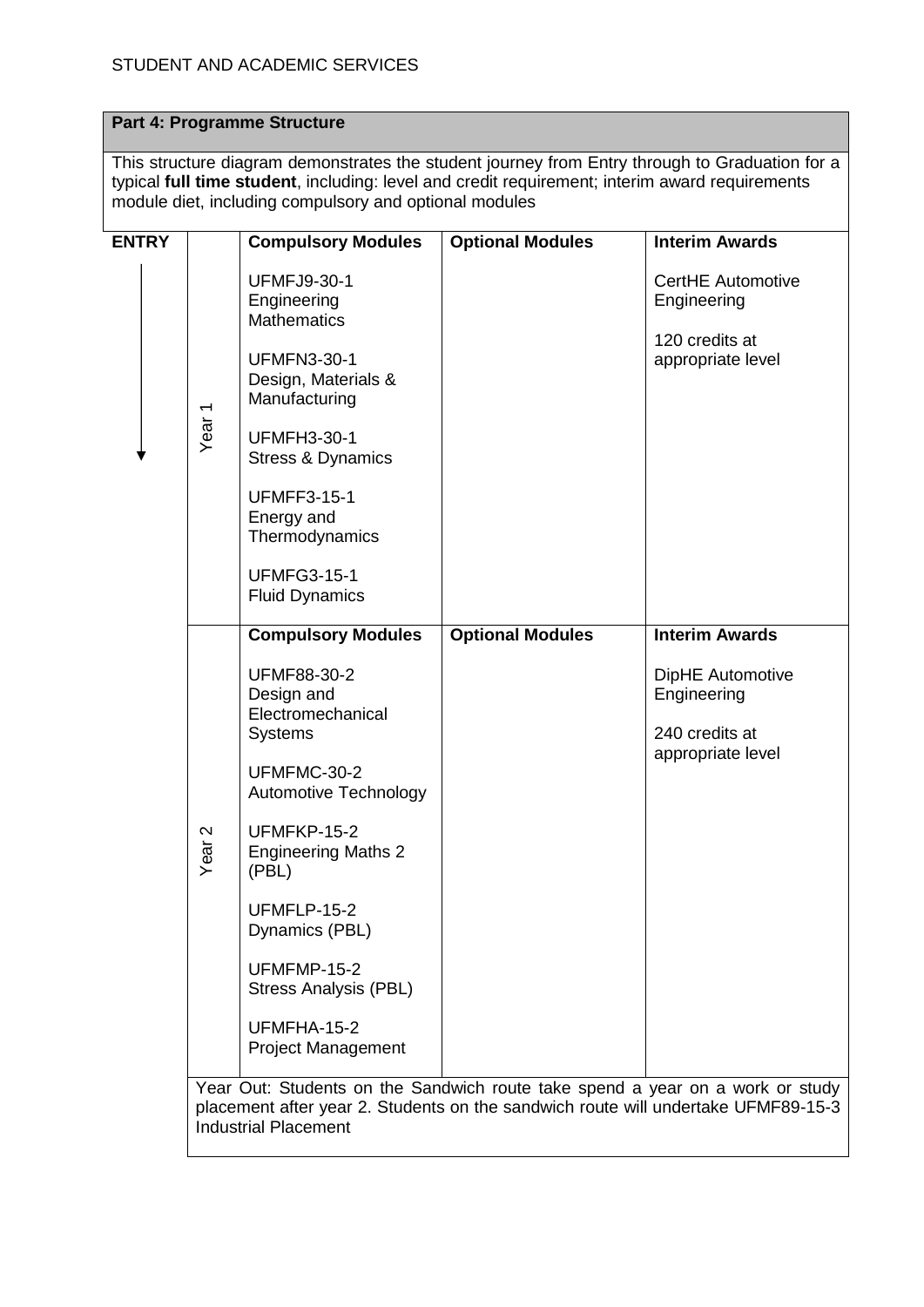|                   | <b>Compulsory</b>                      | <b>Optional Modules</b>                                     | Awards:                       |  |
|-------------------|----------------------------------------|-------------------------------------------------------------|-------------------------------|--|
|                   | <b>Modules</b>                         |                                                             |                               |  |
|                   |                                        | <b>Choose one from:</b>                                     | <b>BEng Automotive</b>        |  |
|                   | UFMFXJ-15-3                            | <b>UFMFM7-15-3</b>                                          | Engineering                   |  |
|                   | <b>Vibrational Dynamics</b>            | <b>Business Environment</b>                                 | 300 credits at                |  |
|                   | <b>UFMFU7-15-3</b>                     | <b>UFMF89-15-3</b>                                          | appropriate level             |  |
|                   | Computational                          | <b>Industrial Placement</b>                                 |                               |  |
|                   | <b>Methods</b>                         |                                                             |                               |  |
|                   |                                        | UFMFCL-15-3                                                 |                               |  |
|                   | <b>UFMFX8-30-3</b>                     | <b>Engineering and Society</b>                              | BEng (Hons)                   |  |
|                   | <b>Individual Project</b>              |                                                             | <b>Automotive Engineering</b> |  |
|                   | <b>BEng</b>                            | <b>Choose one from:</b>                                     |                               |  |
|                   |                                        |                                                             | 360 credits at                |  |
|                   | The BEng module is                     | UFMFNC-30-3                                                 | appropriate level             |  |
| Year <sub>3</sub> | the default but the                    | Automotive Manufacturing                                    |                               |  |
|                   | MEngA module can                       | <b>UFMFT9-30-3</b>                                          |                               |  |
|                   | be accepted by                         | Motorsport Performance                                      |                               |  |
|                   | agreement with the<br>programme leader |                                                             |                               |  |
|                   |                                        | <b>Choose one from:</b>                                     |                               |  |
|                   | <b>UFMFY8-30-3</b>                     |                                                             |                               |  |
|                   | <b>Individual Project</b>              | UFMFYJ-15-3                                                 |                               |  |
|                   | MEng Part A                            | <b>Control Engineering</b>                                  |                               |  |
|                   |                                        |                                                             |                               |  |
|                   |                                        | <b>UFMF7K-15-3</b>                                          |                               |  |
|                   |                                        | <b>Materials and Structures</b><br>for Special Applications |                               |  |
|                   |                                        |                                                             |                               |  |
|                   |                                        | <b>UFMFU6-15-3</b>                                          |                               |  |
|                   |                                        | <b>Composite Engineering</b>                                |                               |  |
|                   |                                        |                                                             |                               |  |

# **GRADUATION**

# **Part 5: Entry Requirements**

The university's minimum requirements for entry to a degree apply to this programme. In addition entrants are required to have evidence of achievement equivalent to Mathematics at A2 Level (at grade C or above), plus evidence of achievement equivalent to A2 Level in another scientific discipline (for example, physics, chemistry, engineering, design and technology). The normal offer is listed on the UWE website.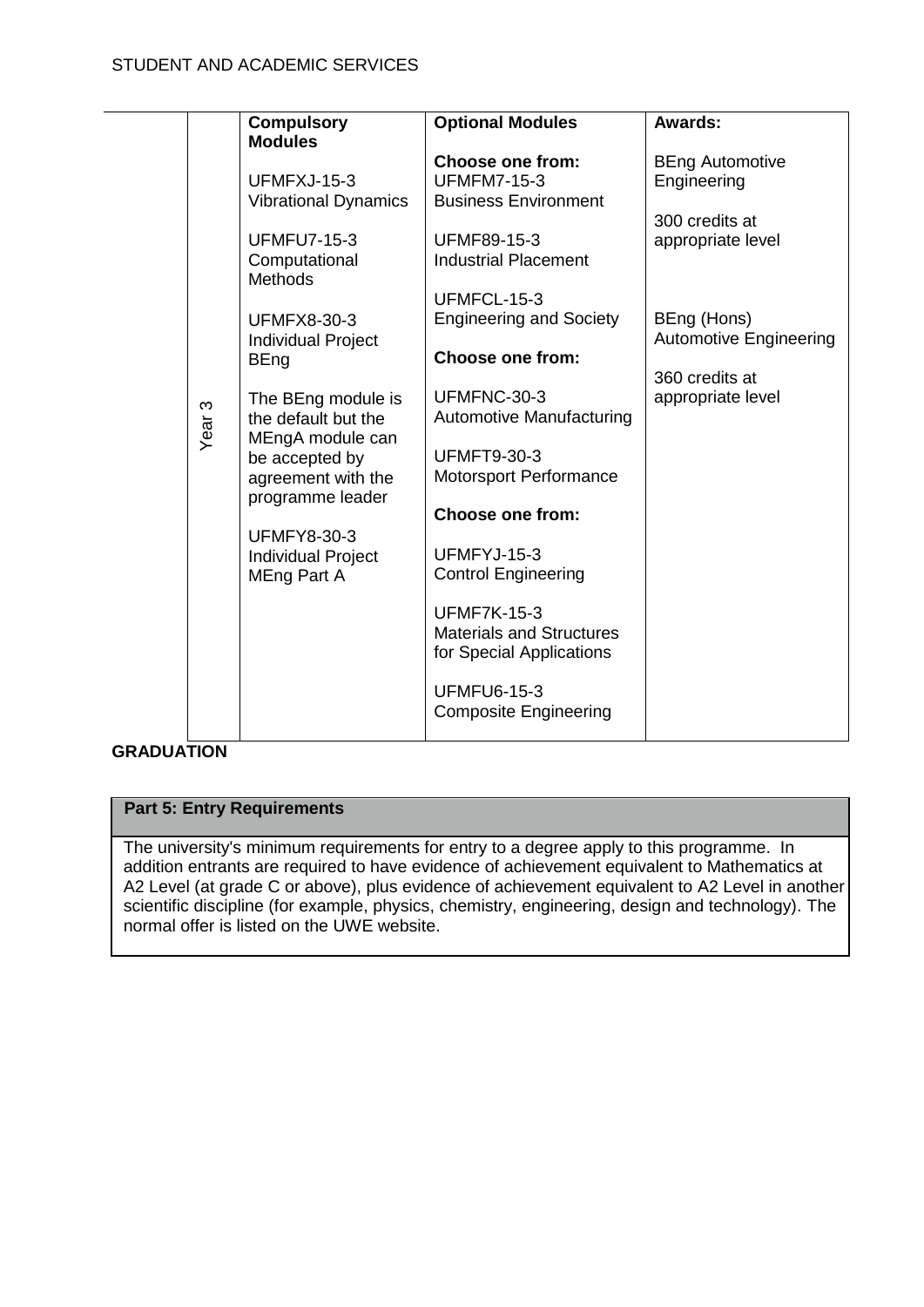#### **Part 6: Assessment**

Approved to a variant of the University Regulations and Procedures.

The classification for the 360 credit honours degree (or 480 credit honours degrees with an integrated foundation year) is based upon the best marks achieved for 100 credits at level 3 and the best marks achieved for the next 100 credits at level 2 or above. The calculation at level 3 must always use the full credit and mark for the level 3 project followed by the best marks associated with the remaining level 3 credits. Where the credit size of the best marks associated with the remaining level 3 credits would give a credit total greater than 100, only the relevant portion of credit is counted. The unused credit may be counted towards the set of best marks at level 2 or above. Marks achieved for the 100 level 3 credits are weighted three times the value of the marks for the 100 credits at level 2 or above.

#### **Part 7: Student Learning**

#### **Teaching, learning and assessment strategies to enable learning outcomes to be achieved and demonstrated**

At UWE there is a policy for a minimum average requirement of 12 hours/week contact time over the course of the full undergraduate programme. This contact time encompasses a range of face to face activities as described below. In addition a range of other learning activities will be embedded within the programme which, together with the contact time, will enable learning outcomes to be achieved and demonstrated.

In Engineering it is recognized that a higher contact time is desirable and so laboratory-based modules have an extra factor included in the time calculation which provides more hours. In addition the level 1 and 2 students have timetabled Peer-Assisted Learning hours, where trained level 2 and 3 students (as appropriate) work with groups.

# **Class Activities**

The mode of delivery of a module is determined by its Module Leader, and typically involves a combination of one or more lectures, tutorials, 'lectorials', laboratory classes, group activities and individual project work.

Modules are predominantly delivered by means of large group lectures, supported by smaller 'lectorials': classes for groups of 20-30 students to allow a closer interaction and discourse with staff.

#### **Academic Support**

Academic advice and support is the responsibility of the staff delivering the module in question. Staff are expected to be available outside normal timetabled hours, either by appointment or during published "surgery" hours, in order to offer advice and guidance on matters relating to the material being taught and on its assessment.

# **Pastoral Care**

The faculty offers pastoral care through two routes:

- Academic Personal Tutors: All level 1 students are assigned a Personal Academic Tutor, who is an academic member of staff in their department. Students meet individually with their tutor at least twice a year and also participate in group sessions with the Personal Academic Tutor's tutor group (max size 15) during years 1 and 2. In year 3 project supervisors take on the role of Personal Academic Tutor.
- Student Advisers, a team of administrative staff who provide comprehensive, full-time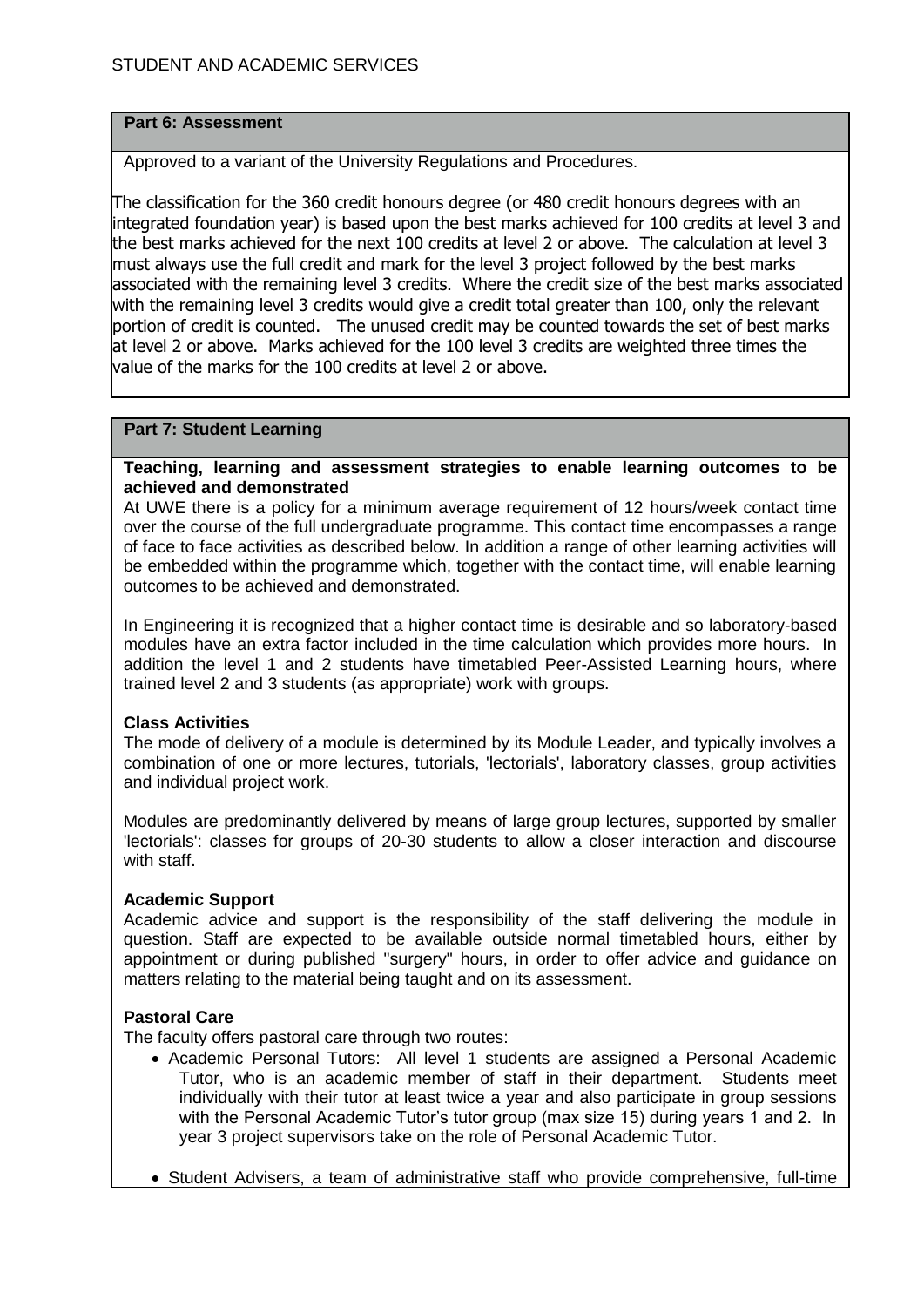#### **Part 7: Student Learning**

student support service on a drop-in basis or by appointment. Advisers are trained to provide advice on matters commonly of concern, including regulatory and other matters; the Adviser will, when necessary, advise the student to seek advice to from other professional services including the university's Centre for Student Affairs or from members of academic staff.

#### **Progression to Independent Study**

Many modules require students to carry out independent study, such as research for projects and assignments, and a full range of facilities are available at all sites to help students with these. The philosophy is accordingly to offer students both guided support and opportunities for independent study. Guided support, mainly in the form of timetabled sessions, takes the form of lectures, tutorials, seminars and practical laboratory sessions. Students are expected to attend all sessions on their timetable, and this is especially important because of the high content of practical work in the programme.

The progression to independent study will also be assisted by the nature of the support offered in individual modules. Typically, module leaders will provide a plan for the module indicating the activities to be carried out and the forms of learning to be undertaken during the delivery of the module, with a view to encouraging students to plan ahead and to take responsibility for managing their time and resources.

# **Computing Facilities**

The Faculty offers a specialised computing facility alongside the general University provision. There are a number of general PC computing laboratories of 20 plus seats all running Windows, two 40 seater PC labs, two Unix based laboratories and 10 specialist computing labs. All computer laboratories are available to students up until midnight, seven days per week, and many are on 24 hour access. The specialist laboratories are equipped with the specific software for Engineering students; including Software Design Tools development environment, CAD, finite element analysis, mathematics and statistics packages to support the taught program. The specialist Computing laboratories are designed to target the discipline taught in that area.

Due to the extensive computing facilities provided within the Faculty, and the specialist nature of this facility, the need for user support is high. The Faculty provides a user support Helpdesk. The Helpdesk provides fist line support to the user base, uniquely supported by both permanent staff and students that are in their second or final year of study (employed on a part time basis) until 20.00hrs every day.

# **Description of Distinctive Features and Support**

# **Automotive Engineering**

To distinguish this award from other engineering awards in the faculty, students on the automotive engineering award will study discipline specific modules, as seen from this programme specification, as well as modules shared with other awards. Shared modules are normally cohort streamed, which enables the use of discipline focused examples in the delivery of general engineering material.

Modules will be supported by appropriate discipline relevant laboratory exercises, including engine dynamometry, combustion chemistry and chassis dynamics, to name but a few.

#### **Design and Engineering Lab Facilities**

Students on Engineering programmes can access a suite of newly refurbished specialist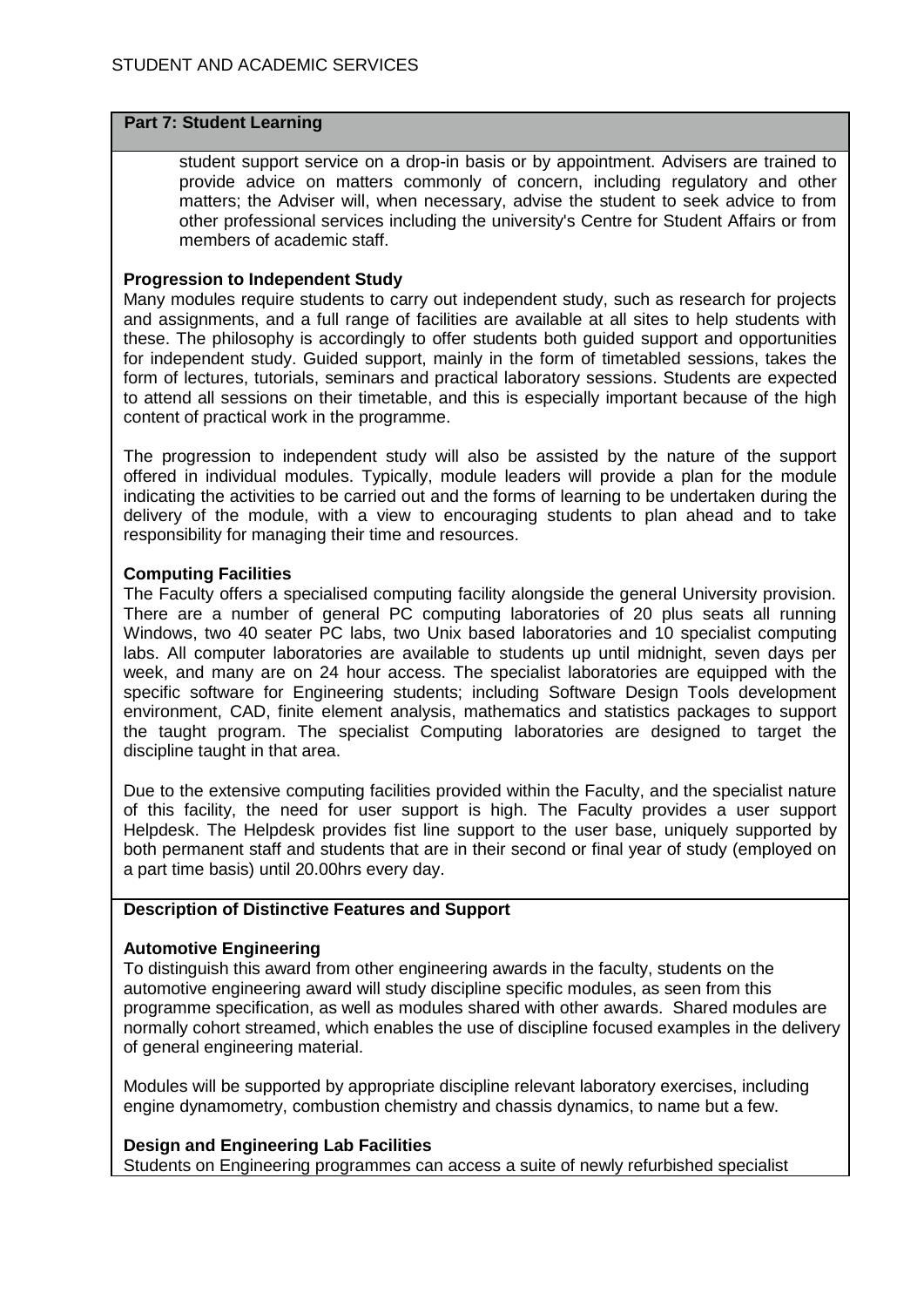# **Part 7: Student Learning**

laboratories benefiting from a recent and ongoing investment of £1.6m. These include Automotive Engineernig, Structures, Material Science, Dynamics, Thermofluids, Aero (with sub sonic and supersonic wind tunnels and a programmable flight simulator with hydraulic motion platform), plus manufacturing workshops including CNC machines, laser cutting and rapid prototyping.

Students have 24/7 access to industry standard Computational Engineering software such as Ansys-CFX for Computational Fluid Dynamics and Abaqus for Finite Element analysis.

# **Technology Enhanced Learning**

Staff in the department are keen adopters of technology to support and enhance student learning. This includes

 computer based e-assessment implemented in a number of modules, so that students can take regular short tests with automated computer generated feedback.

 Recordings of some lectures (audio and video) which are made available after classes via the university's Virtual Learning Environment.

# **The Placement Year**

An optional placement year provides opportunities for real-world, industrially based final year projects. The student will in most cases be on a formal contract in which they are paid for their employment. He or she will have the opportunity to explore career possibilities, make new business contacts for the future and prepare for the final year at University. Students are responsible for finding their own placement, however, many opportunities are published through the University Placements Office, and the process of finding a placement is supported in year 2 of the Graduate Development sessions. Once on placement, students retain access to the support network of the University and will be visited in their place of work at least once by a Visiting Tutor. Placement students gain credit for their work through submitting a portfolio, which reduces the amount of credit required to be taken in their final year by 15 credits.

# **Mathematics Support**

 EspressoMaths: provides drop-in one-to-one tuition each day in social learning spaces and a web-site that provides a portal to a variety of on-line resources in mathematics and statistics.

# **Part 8: Reference Points and Benchmarks**

This programme has been prepared with reference to a number of external benchmarks, including the QAA Subject Benchmark Statement for Engineering, the QAA Framework for HE Qualifications, the university's Learning & Teaching Strategy, and a number of more specialised publication relating to automotive education as referenced below.

The Subject Benchmark Statement for Engineering outlines a set of skills expected of a graduate in an engineering discipline (Section 4 of the Statement refers), while noting that they should be interpreted in the context of the particular engineering discipline which is being studied. These skills map closely to the skills contained in the learning outcomes for this programme, and hence we have confidence that the programme is in accordance with the precepts of the Statement.

The university's Learning & Teaching Strategy has informed the faculty's policy for the delivery of its programmes, whose main features are described in section 7.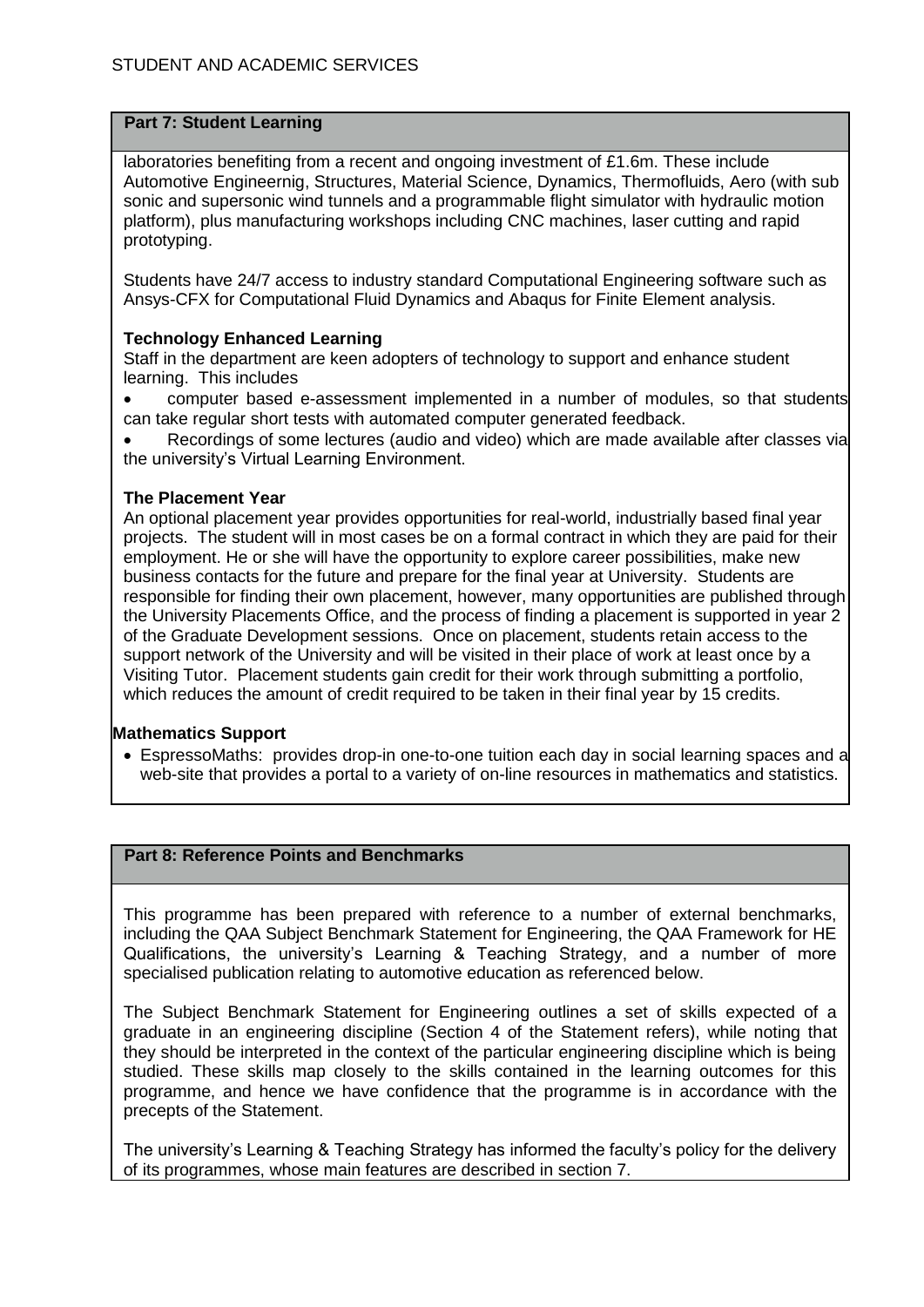**Part 8: Reference Points and Benchmarks**